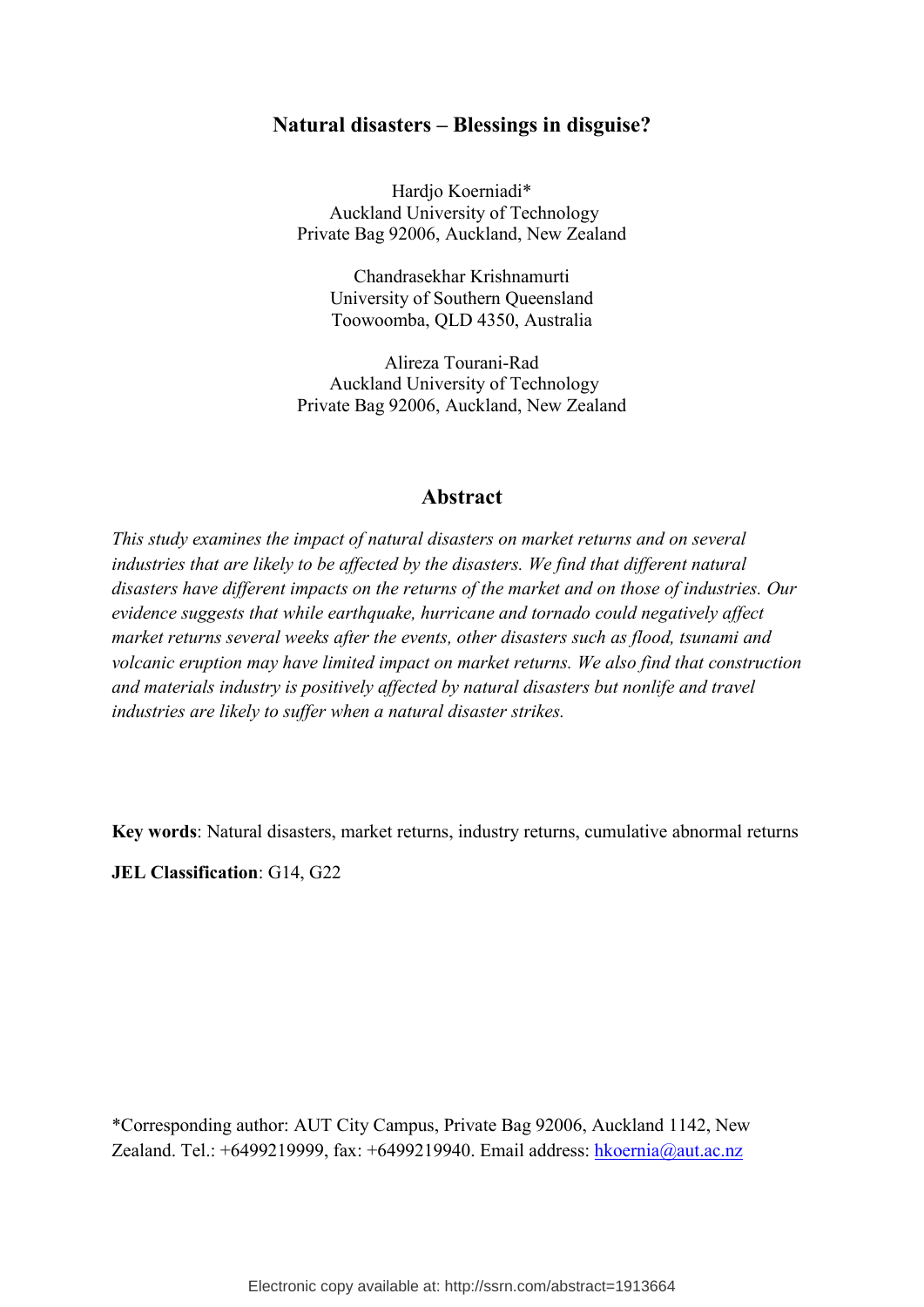### **Natural disasters – Blessings in disguise?**

### **I. Introduction**

Natural disasters, such as earthquake, flood, hurricane, tsunami, tornado or volcanic eruption, can have huge impacts on human lives or environment. The recent 2011 Japanese tsunami, for example, not only destroyed almost everything in its path causing billions of dollars of damages, but also killed thousands of human lives. Researchers from Oxford University and the Met Office believed that due to global warming, the magnitude and the frequency of occurrence of natural disasters are predicted to increase in the coming decade.

"…*20th-century industrial emissions made the natural disaster almost twice as likely. ...It was concluded that the chances of floods occurring had increased by more than 20 percent, perhaps as much as 90 percent"* ("Top end cleaning up after 600mm of rain in storm", 2011)*.*

Despite the massive damages on the economy of the affected country, natural disasters are, surprisingly, reported to have either short term or insignificant effects on stock markets. Worthingthon and Valadkhani (2004) report the impacts of a range of natural disasters in Australia and find that earthquakes, bushfires and cyclones have short term (2 to 5 days after the events) significant impact on Australian stock market returns. They observe, however, that floods and storms have no significant effects on the stock market. A recent study, however, report that earthquakes have insignificant effects on international stock markets (Brounrn and Derwal, 2010).

Few other studies investigate the effect of a particular natural disaster on a specific industry. The results however, are incomplete. For example, Shelor et al. (1990, 1992) find that Loma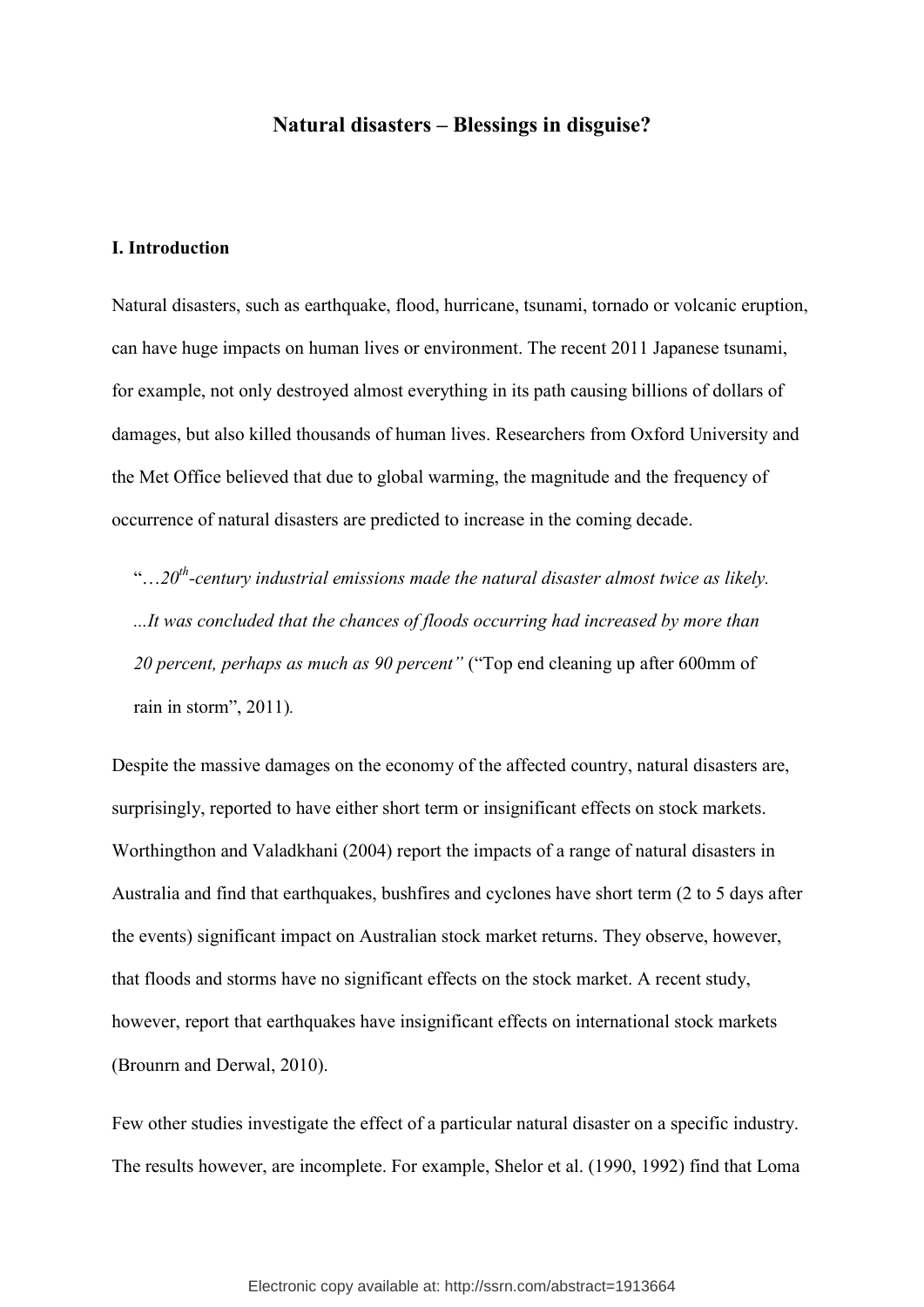Prieta earthquake in the US has a negative impact on local real estate firms but, interestingly, a positive effect on insurance companies. Cagle (1996) observes that insurance companies with greater exposure to Hurricane Hugo experience a negative price reaction. While Brunette (1995) reports that hurricane Andrew has no significant impacts on property return index, Lamb (1998) documents that property and casualty (P&C) companies react negatively to hurricane Andrew but not to hurricane Hugo. The impact of Boxing Day tsunami on travel and construction industries in Thailand is reported to be partially significant (Huang et al., 2007).

A potential problem that may arise when focusing the effects of natural disasters only on a stock market index is that an industry may benefit from a disaster while another one may suffer from it, causing the effects of the disasters on industries to offset each other, thus less significant impact on market returns. For example, firms in construction and materials industry is expected to benefit from natural disasters as demand for their products or services may increase while firms in other industries such as travel and insurance may suffer from it. Therefore, focusing only on market return may not give a clear picture of the effects of natural disasters on capital markets.

Our study is different from previous studies in several aspects. First, in our study we include several types of natural disasters, i.e., earthquake, hurricane, tornado, flood, tsunami and volcanic eruption, occurred in several countries. Second, in addition to market returns, we also investigate the effects of these disasters on the returns of several industries, such as construction and materials, nonlife insurance and travel industries, that are most likely to be affected by natural disasters. Construction and materials industry is expected to gain from natural disasters as damaged properties and infrastructures need to be replaced after the events. Evidence consistent with this view is documented by Skidmore and Toya (2002) who find that GDP generally increases following cyclones, hurricanes, floods and tornadoes. The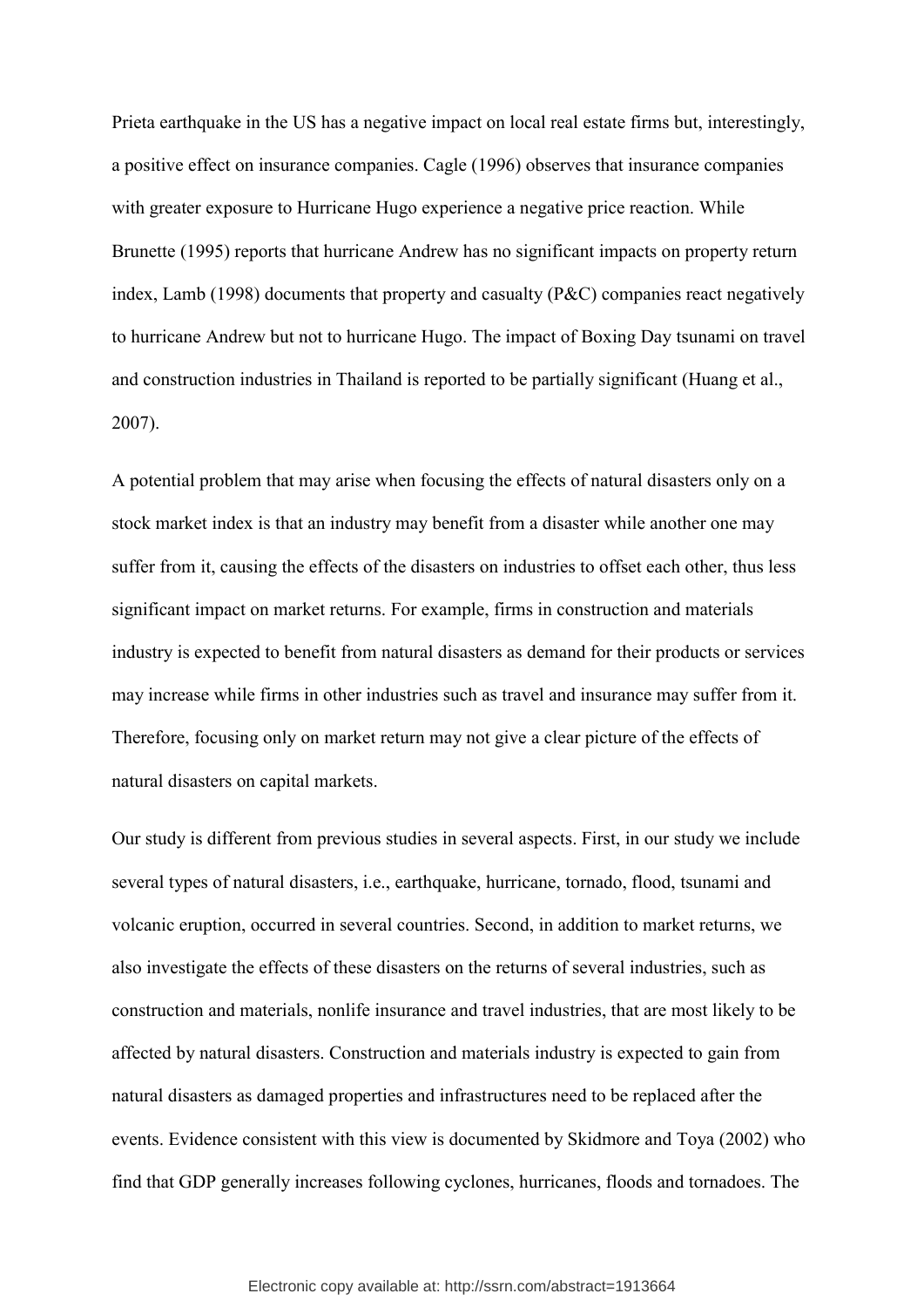increase in GDP is expected as these disasters provide an opportunity to update the damaged capital stock (Skidmore and Toya, 2002, p. 665). The effects of disasters on nonlife insurance firms however, are unclear. While these firms are expected to incur large losses due to claims from policy holders, these companies may benefit from higher premiums (Shelor et al., 1992; Cagle, 1996). Similarly, while the number of travelling may decrease as people cancel their travel to the affected destination, travelling may also increase as people flee from the affected location. Third, while previous studies examine only 3 to 10 days after the events, we observe a longer time period (up to 40 days) as it may take longer time for the information of the full effects of the disasters is fully absorbed by market participants (Worthington and Valadkhani, 2004). Given the higher in the expectation of magnitude and of the frequency of occurrence of natural disasters in the coming years, the findings of our study are expected to contribute to the under-researched literature on the impacts of natural disasters on stock returns by giving more insights on the effects of several natural disasters on different industries occurring in several countries.

Our study finds that different types of natural disasters could have different effects on different industries. Except to flood and volcanic eruption, construction and material industry is observed to react positively to earthquake, hurricane, tornado and tsunami 30 days after the events. On the other hand, nonlife insurance and travel and leisure firms react negatively to these events but not to hurricane. Our evidence also suggests that market returns are negatively affected by earthquakes, hurricanes and tornadoes but may not be affected by floods, tsunami and volcanic eruption in the long term.

The rest of the paper is organised as follows. In section 2, we explain the data and the methodology employed. In section 3, we presented the results and our conclusions are provided in section 4.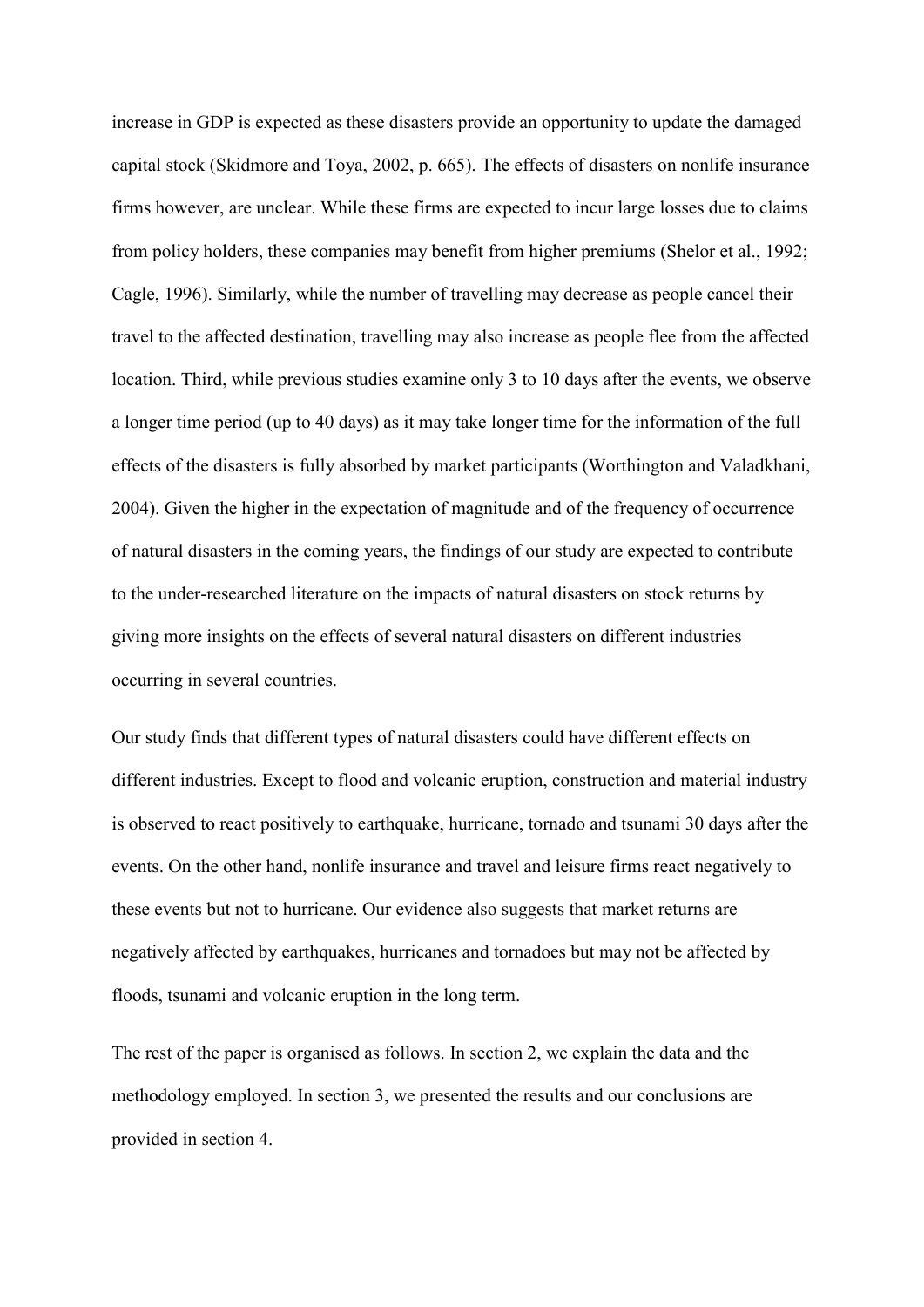### **II. Data and Methodology**

Natural disasters in our study include earthquakes, hurricanes, tornadoes, floods, tsunamis and volcanic eruptions occurring in several countries. We do not include all of these disasters but only those that are reported to have substantial damages on infrastructures and properties. We also include only disasters that occurred in countries with relatively developed stock markets. Thus, natural disasters occurring in countries such as Haiti or Iraq are not included in the sample.

Data on natural disasters such as the types of, their event dates and the estimated amount of damages are sourced from newspapers and other published media such as US National Climatic Data Centre, City Council, US National Oceanic and Atmosphere Administration and Wikipedia.

We examine the returns of domestic market index and of firms in Construction and Materials, Nonlife Insurance and Travel and Leisure industries as these firms are expected to be mostly affected by natural disasters. Price data are collected from DataStream database.

Table 1 presents the descriptive statistics of selected natural disasters causing substantial damages occurred from 1974 to 2010.

### **Insert Table 1 here**

There are 7 earthquakes in the US, India, Italy, Japan, Australia and New Zealand. Two earthquakes occurred in Mexico in 1973 and 1985 are not included as price data of Mexican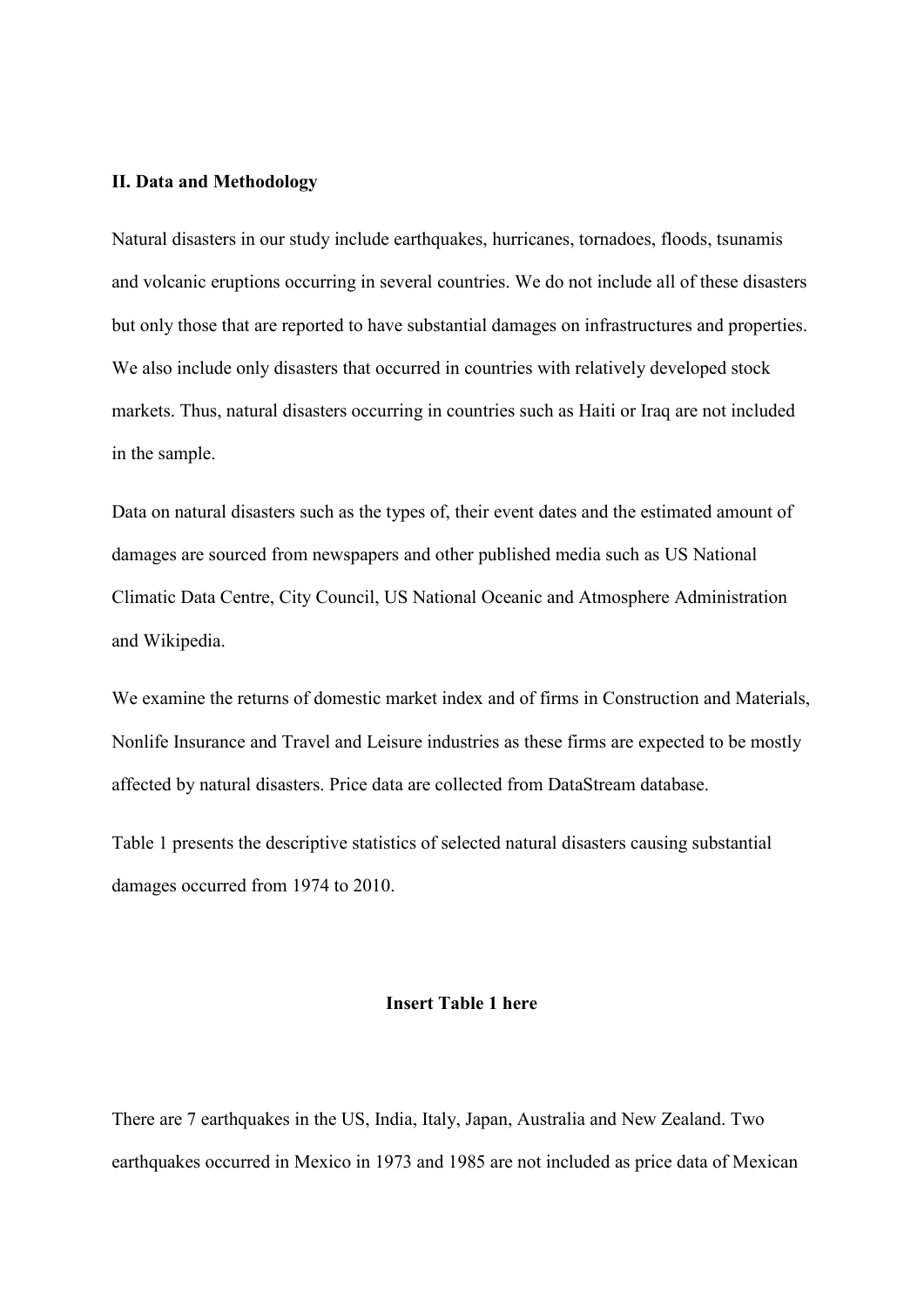firms in those years are not available from DataStream. We also include nine hurricanes and five tornadoes occurred in the US, four floods in the US and one recently occurred in Australia in December 2010, the boxing day tsunami affecting India, Thailand and Indonesia<sup>1</sup>, and one volcanic eruption in the US. These disasters caused at least 40 million dollars to more than 80 billion dollars of damages. It is difficult to estimate the precise date of when a hurricane starts to cause damages as it can last for days, therefore, the event dates for hurricanes are based on the estimates when the hurricanes made landfalls.

We exclude US small firms, i.e. US firms with stock price less than \$5, to avoid small firm effects and trim  $1<sup>th</sup>$  and  $99<sup>th</sup>$  of the sample<sup>2</sup>. Table 2 presents the number of observations for each disaster in each industry. In total, there are 1,260 observations for earthquakes, 4,742 observations for hurricanes, 1,934 observations for tornadoes, 1,643 observations for floods, 315 observations for tsunami, 133 observations for volcanic eruption, 2,749 observations in construction and material industry, 2,532 observations in nonlife insurance and 4,746 observations in travel and leisure industries totalling to 10,027 firm year observations.

### **Insert Table 2 here**

Studies in this literature usually use an event study to observe the impacts of natural disasters on a particular stock market index or industry. An exception is Worthington and Valadhkani (2004) who use an autoregressive moving average analysis. A disadvantage of using this

 $\overline{a}$ 

<sup>&</sup>lt;sup>1</sup> This tsunami also affects Sri Lanka. However, we do not include this country as we believe that this country's stock market is relatively less developed than the other countries.

<sup>&</sup>lt;sup>2</sup> Including these small firms and not trimming the sample would result in astronomical cumulative abnormal stock returns. Including returns of these small firms could also increase noise in abnormal returns. The results are qualitatively similar when these firms are included in the sample and available upon request.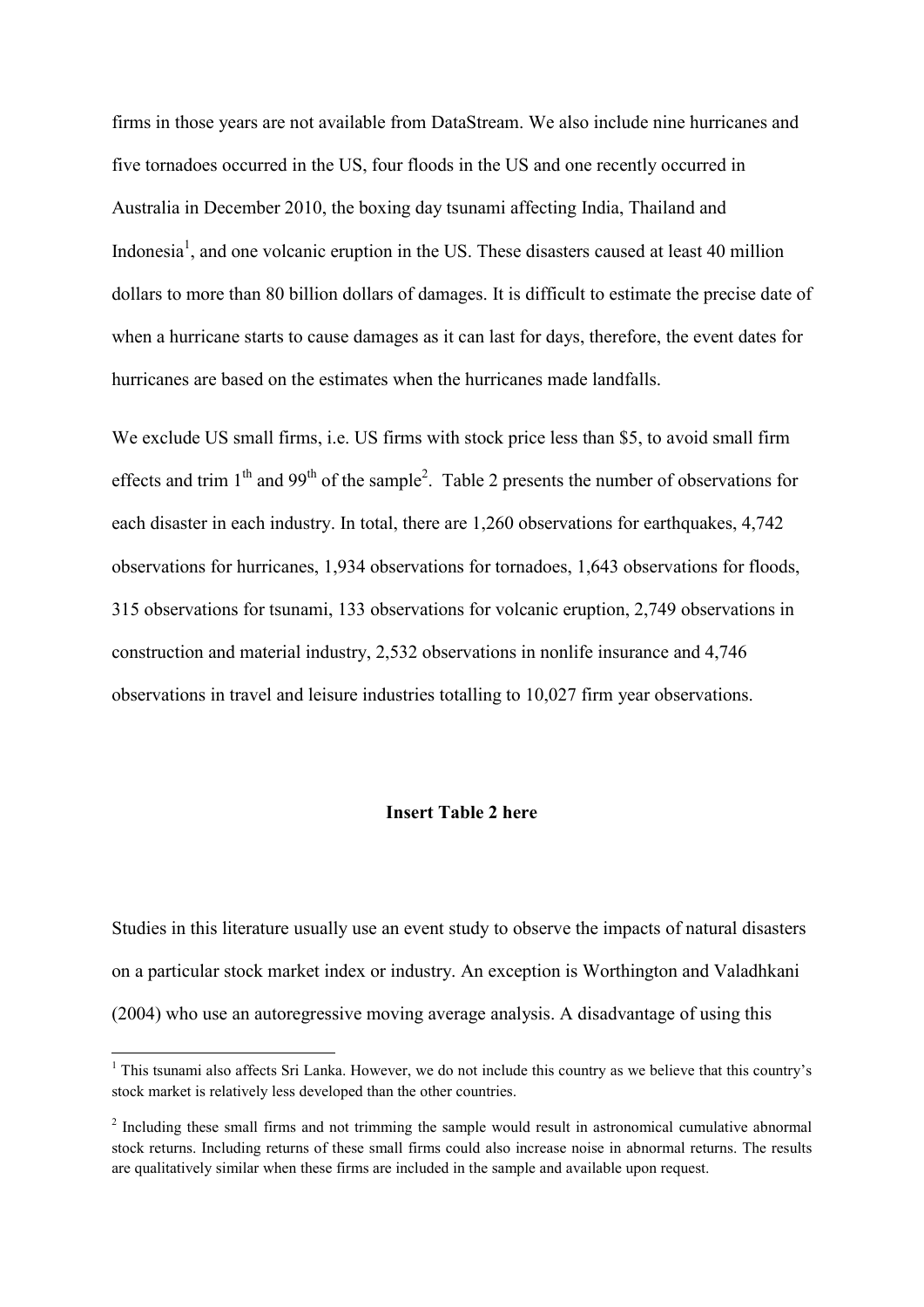analysis, however, is that this method is valid only when the time series is stationary which may be true in a very short period (2 to 5 days in their study). However, the information represented by these events may not be complete in such a short time period but may take a longer time period to be fully absorbed by the market (as suggested by Worthington and Valadkhani, 2004, p. 2185). As our study observes the effects of natural disasters up to 40 days after the events, therefore, we decide to employ an event study to examine the effects of natural disasters on these selected industries.

To estimate a stock's abnormal return, we do not employ a market model but a market adjusted return model as it is difficult to estimate the precise event date of such disasters as hurricanes and floods as it takes days for these disasters to start causing damages on properties and infrastructures. Moreover, small tornadoes may occur almost every year in certain parts of the US making it difficult to estimate the period of normal stock returns. Employing a market-adjusted return model is also expected to lessen the contamination effects from macroeconomic events that are independent of the disasters on the industries' returns (Worthington and Valadkhani, 2004). The market-adjusted return model is as follows:

$$
AR_{it} = R_{it} - R_{mt} \tag{1}
$$

where  $AR_{it}$  = abnormal return of stock I at time t,

 $R_{it}$  = return of stock I at time t,

 $R<sub>mt</sub>$  = return of domestic stock market index at time t.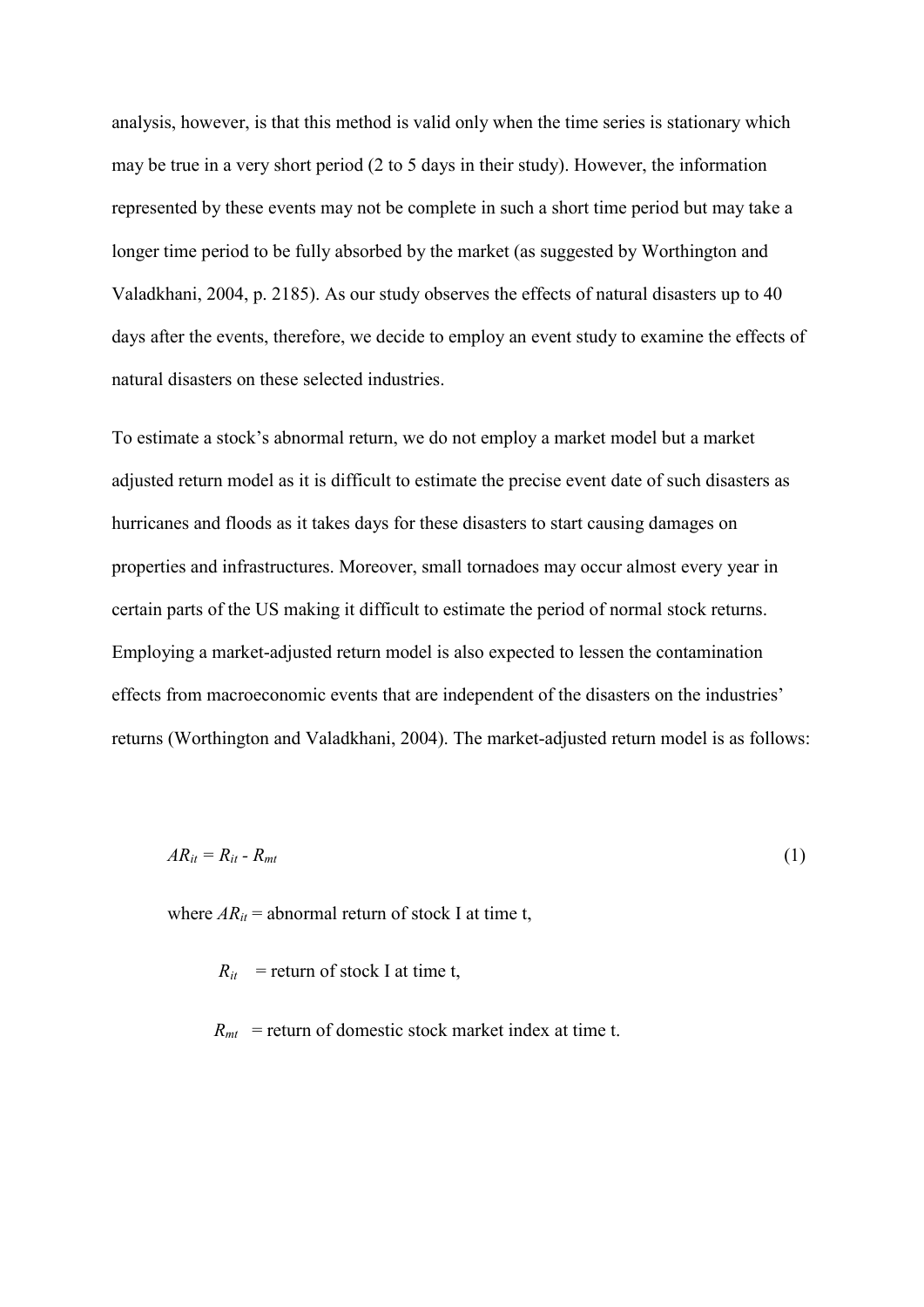The market index used is a domestic market index in which country a disaster occurs and returns are calculated using local currencies. Following Brown, Harlow and Tinic (1988) and Shelor et al. (1992), the test statistics used to test the cumulative abnormal return (CAR) is:

$$
t\text{-}stat = (CAR_{i}) / (var \text{ }CAR_{i})^{1/2}
$$
\n<sup>(2)</sup>

### **III. Results and discussion**

Table 3 presents descriptive statistics of the event day's returns and cumulative abnormal returns (CARs) of the market and the industries, 3, 10, 30 and 40 days after the events. On average, market reactions to natural disasters on the event day are positive except to earthquake and hurricane. Construction industry reacts positively to natural disasters on the event day except to volcanic eruption. Nonlife industry reacts negatively on the event day except to tsunami and travel industry reacts negatively except to earthquake.

### **Insert Table 3 here**

Table 4 presents the CARs of the market, construction, nonlife and travel industries for each of the disasters. Panels A and C show that market reacts negatively to earthquakes and tornadoes. This is consistent with Worthington and Valadkhani (2004) who report negative reaction on the event day and positive market returns 5 days later. Our results however, show that market returns in relation to earthquakes are negative at least 30 days after the event. Similar reactions are observed for nonlife and travel industries. Cumulative abnormal returns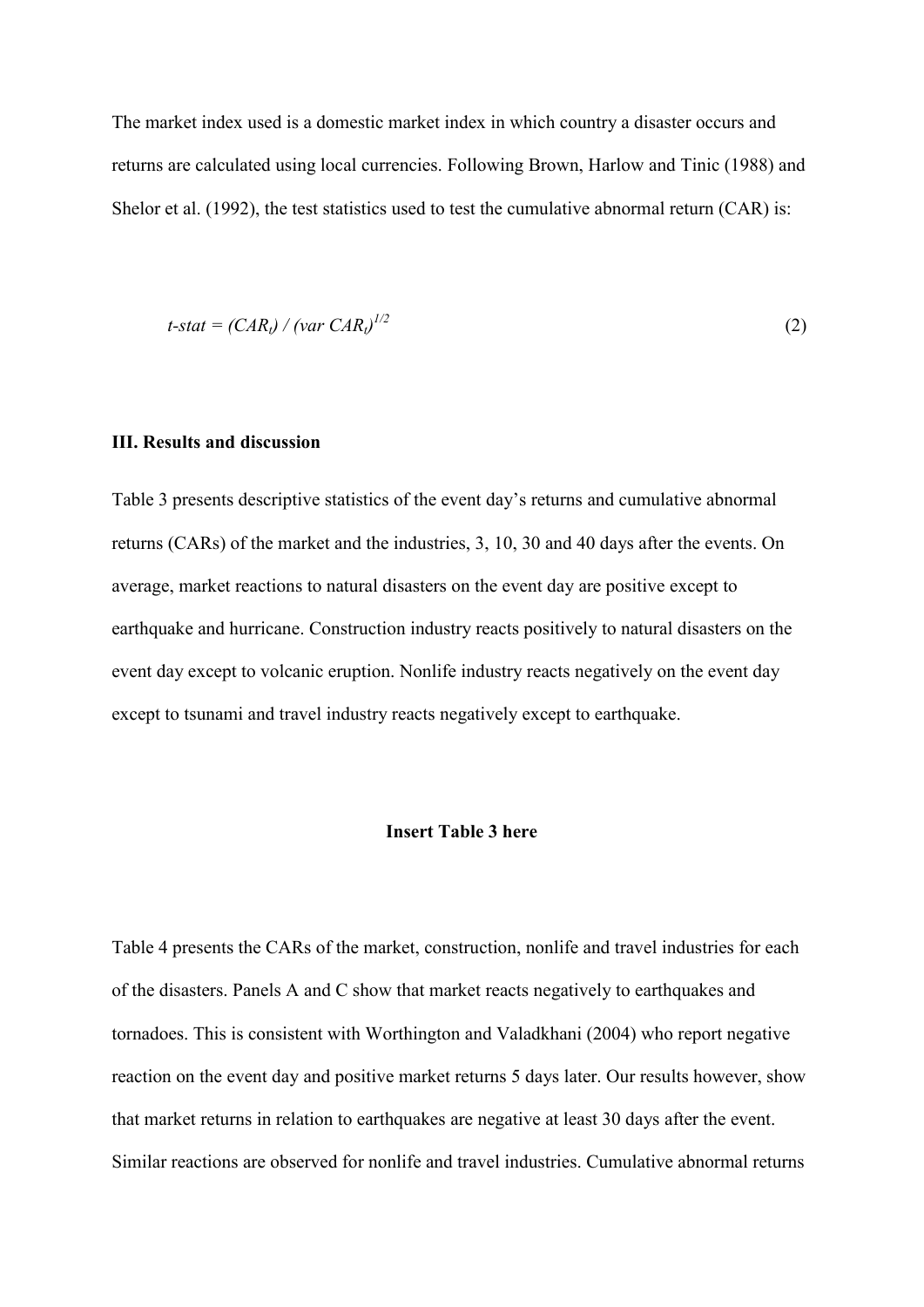of these industries are negative at least 10 days after the events. Construction industry however, reacts positively up to 40 days after the events.

The market also reacts negatively to hurricanes (Panel B), but the cumulative abnormal returns of construction, nonlife and travel industries are positive more than 30 days later. Cumulative market returns, surprisingly, are positive in relation to floods, tsunamis and a volcanic eruption (Panels D, E and F). A possible explanation why market returns are positive is that market returns may be affected by other events unrelated to the disasters<sup>3</sup>. Another possible explanation is that these disasters may not have substantial impacts to influence market returns. Panels D, E and F also report that returns of nonlife and travel industries are mostly negative following these disasters. Construction industry's returns are observed to be positive after a tsunami but negative after floods and a volcanic eruption which could be due to not much replacement needed for properties and infrastructures after the floods and to a limited sample size for volcanic eruption (only one event).

### **Insert Table 4 here**

The results are similar when cumulative abnormal returns are sorted based on country (Table  $5)^4$ . On average construction and materials industry benefits from natural disasters. The negative cumulative abnormal returns for flood reported in panel D of Table 4 are driven by negative returns of US stocks in this industry. Natural disasters negatively affected stock

 $\overline{a}$ 

<sup>&</sup>lt;sup>3</sup> Natural disasters however, occur randomly across time and countries. Thus, it is less likely that independent macroeconomic events affect market returns during window period.

<sup>&</sup>lt;sup>4</sup> All hurricanes and tornadoes in our sample occur in the US and have been reported in Table 4, therefore we do not report them again in Table 5.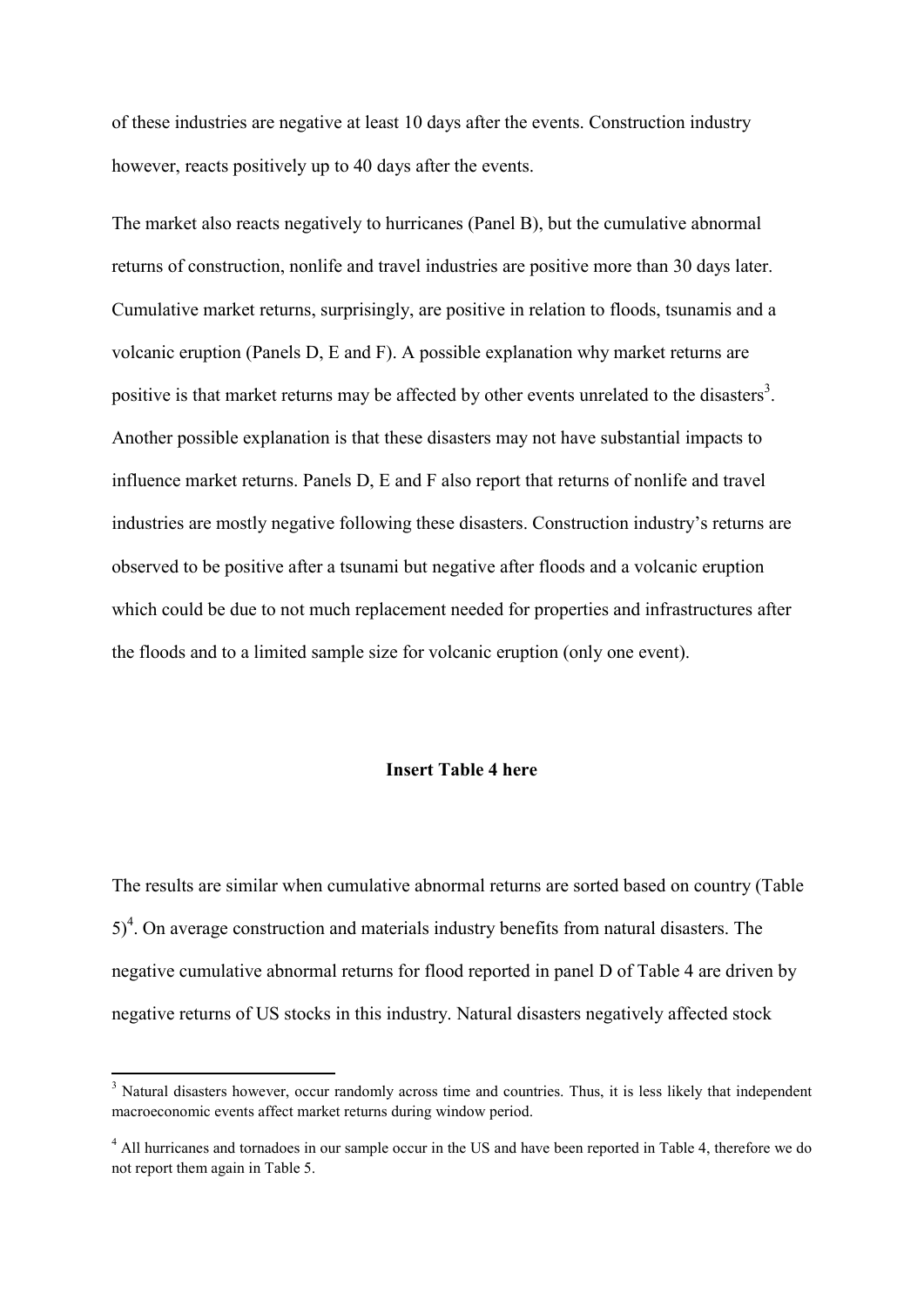price of nonlife insurance firms in all countries in the sample except for tsunami in India and Thailand (panel B). Flood and tsunami are observed to negatively affect travel and tourism industry (panel C). Earthquake however, is reported to have positive effects 40 days after the event, across all the countries, on the average abnormal returns of this industry.

### **Insert Table 5 here**

### **IV. Conclusion**

In this paper we examine the impacts of natural disasters on stock market returns and several industries' returns. We observe that natural disasters have different impacts on market returns and on different industry returns. These findings are important given the lack of research in this literature and that prior studies in this area usually study the impact of natural disasters only on market returns or on a specific industry or country.

We find that market returns are likely to be negatively affected by earthquakes, hurricanes and tornadoes but positively by floods, tsunamis and volcanic eruptions. A possible explanation for the latter is that market returns in the sample are probably affected by macroeconomics events unrelated to the disasters or that these disasters do not have substantial impact enough to negatively affect market returns. Our study also suggests that, on average, construction industry is likely to benefit when natural disasters strike while nonlife and travel industries are more likely to suffer from them.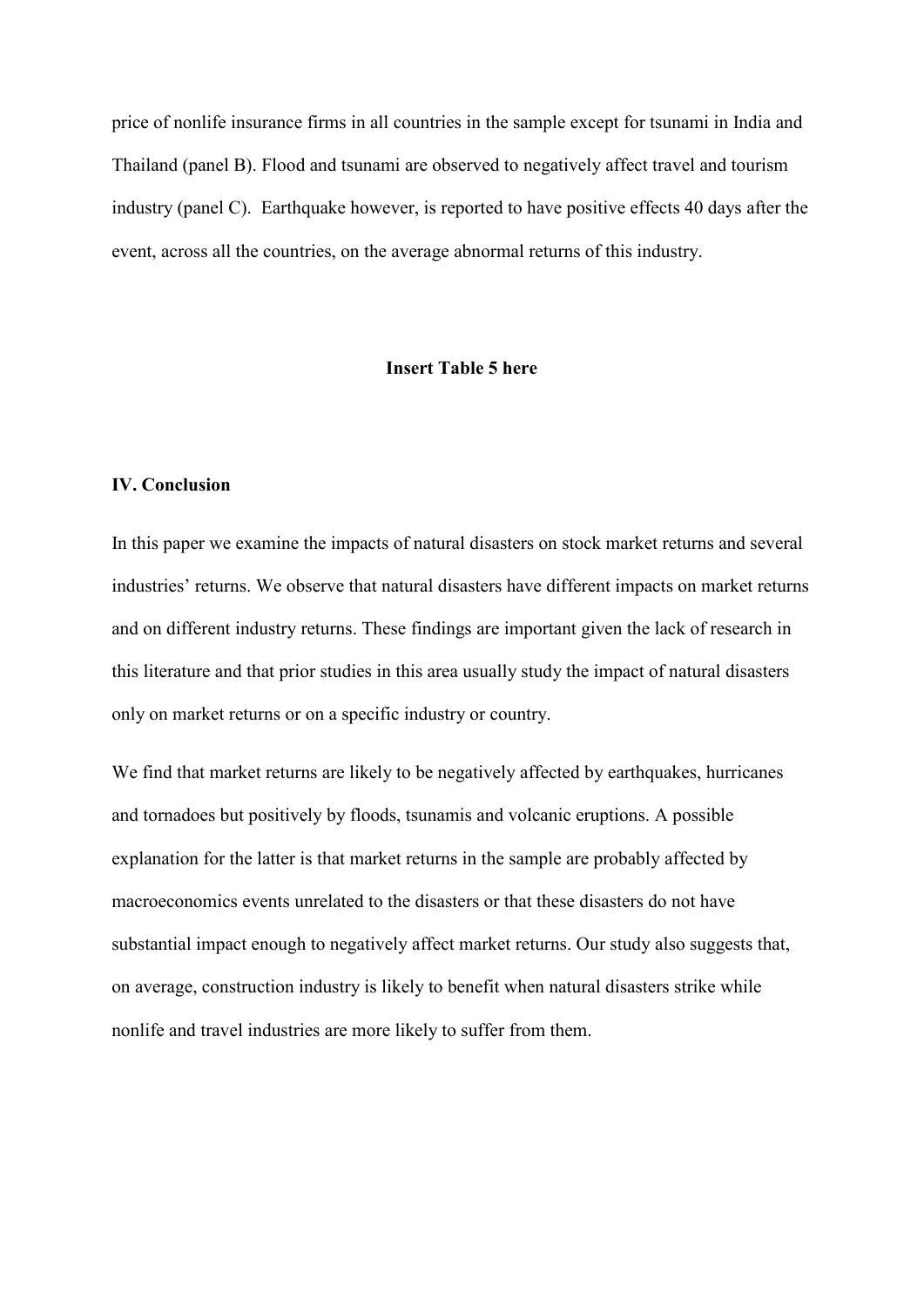### **References**

- Brounrn, D. and Derwall, J. (2010). The impact of terrorist attacks on international stock markets. *European Financial Management 16*, 585-598.
- Brown, K.C., Harlow, W.V., & Tinic, S.M. (1988). Risk aversion, uncertain information, and market efficiency. *Journal of Financial Economics 22*, 355-385.
- Brunette, D. (1995). Natural disasters and commercial real estate returns. *Real Estate Finance 11*, 67-72.
- Cagle, J.A.B. (1996). Natural disasters, insurer stock prices and market discrimination: the case of Hurricane Hugo. *Journal of Insurance Issues 19*, 53-68.
- Huang, C.J., Ho, S.H., & Wu, C.Y. (2007). The impact of the Asian tsunami attacks on tourism-related industry stock returns. *Journal of American Academy of Business 12*, 77-82.
- Lamb, R. (1998). An examination of market efficiency around hurricanes. *Financial Review 33*, 163-172.
- Shelor, R.M., Anderson, D.C., & Cross, M.L . (1990). The impact of the California earthquake on real estate firms' stock value. *Journal of Real Estate Research 5*, 335- 340.
- Shelor, R.M., Anderson, D.C., & Cross, M.L. (1992). Gaining from loss: Property-lioabilty insurer stock values in the aftermath of the 1989 California earthquake. *Journal of Risk and Insurance 59*, 476-488.
- Skidmore, M. and Toya, H. (2002). Do natural disasters promote long-run growth? *Economic Enquiry 40*, 664-687.
- Top end cleaning up after 600mm of rain in storm. (2011, February 18). *New Zealand Herald.* Retrieved from http://www.nzherald.co.nz/world/news/article.cfm?c\_id=2&objectid=10707060
- Worthington, A. and Valadkhani, A. (2004). Measuring the impact of natural disasters on capital markets: an empirical application using intervention analysis. *Applied Economics 36*, 2177-2186.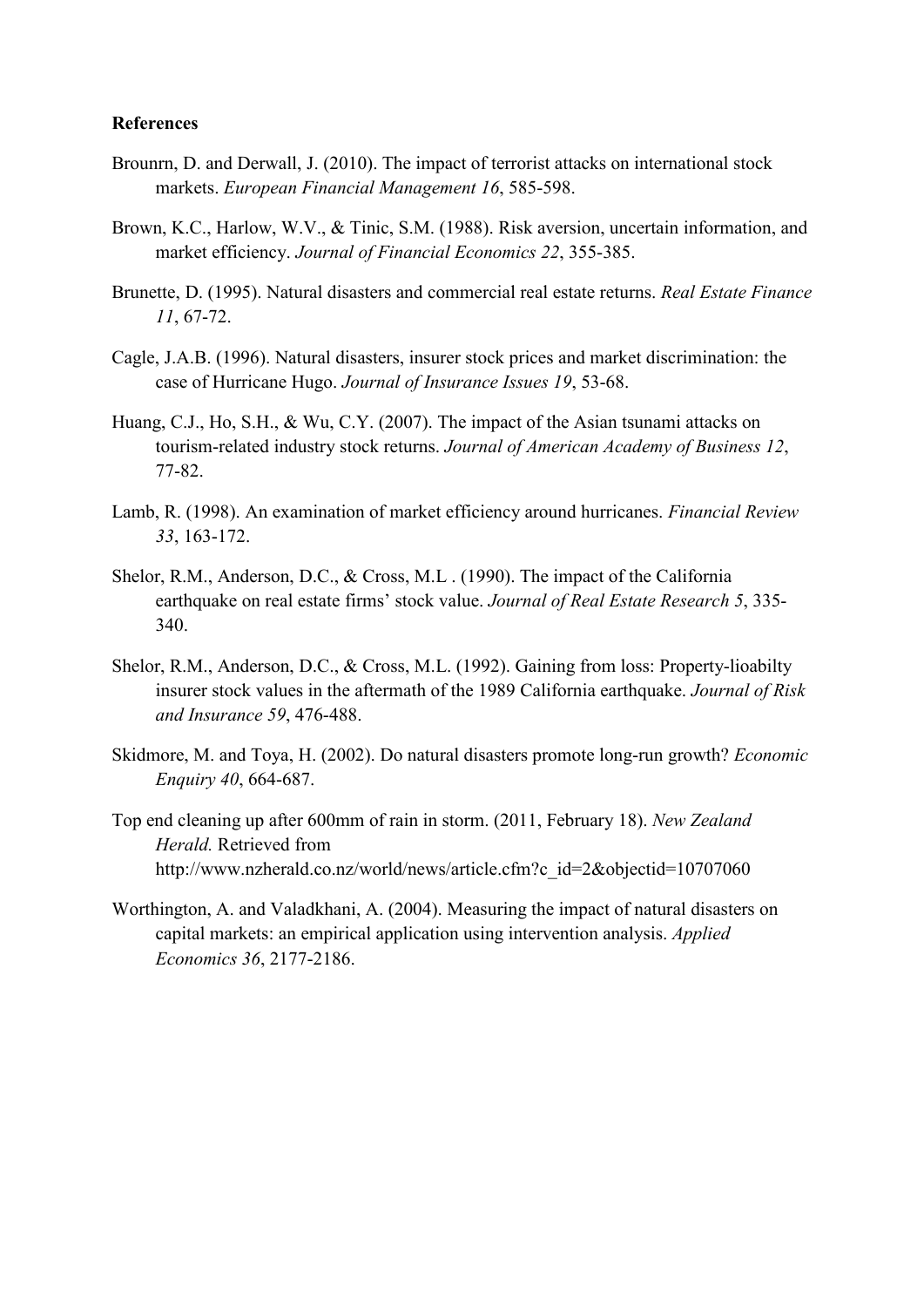# **Table 1**

| Event      |            |                                |           | Estimated                |
|------------|------------|--------------------------------|-----------|--------------------------|
| category   | Event date | Name                           | Country   | Damages                  |
| Tornado    | 3/04/1974  | Super outbreak                 | <b>US</b> | \$3.5 billion            |
| Flood      | 31/07/1976 | <b>Big Thompson</b>            | <b>US</b> | \$40 million             |
| Volcanic   |            |                                |           |                          |
| eruption   | 18/05/1980 | Mt. St Helen                   | <b>US</b> | \$1.1 billion            |
| Earthquake | 23/11/1980 | Irpinia                        | Italy     | Italian                  |
|            |            |                                |           | government               |
|            |            |                                |           | spent 59                 |
|            |            |                                |           | billion lire,            |
|            |            |                                |           | and US and               |
|            |            |                                |           | Germany                  |
|            |            |                                |           | spent<br><b>USD102</b>   |
|            |            |                                |           | million                  |
| Hurricane  | 9-Sep-89   | Hugo                           | <b>US</b> | \$10 billion             |
| Earthquake | 17/10/1989 | Loma Prieta                    | <b>US</b> | USD <sub>6</sub>         |
|            |            |                                |           | billion                  |
| Earthquake | 28/12/1989 | Newcastle                      | Australia | A\$4 billion             |
| Tornado    | 28/08/1990 | Plainfield                     | <b>US</b> | \$165 million            |
| Earthquake | 20/10/1991 | Uttarkashi                     | India     | 42,400                   |
|            |            |                                |           | houses                   |
| Hurricane  | 24/08/1992 | Andrew                         | <b>US</b> | \$26.5 billion           |
| Hurricane  | 12/03/1993 | Storm of the century           | <b>US</b> | \$11 billion             |
| Earthquake | 17/01/1994 | Northridge                     | <b>US</b> | <b>USD 25</b>            |
|            |            |                                |           | billion                  |
| Earthquake | 17/01/1995 | Kobe                           | Japan     | 200,000                  |
|            |            |                                |           | buildings                |
|            |            |                                |           | damaged or               |
| Flood      | 8/05/1995  | Lousiana                       | <b>US</b> | destroyed<br>\$1 billion |
| Flood      | 5/02/1996  |                                | <b>US</b> | $>$ \$1/2 billion        |
| Flood      | 18/04/1997 | Willamette Valley<br>Red River | <b>US</b> | \$3.5 billion            |
| Tornado    | 31/05/1998 | Late May Outbreak              | <b>US</b> | \$83 million             |
| Tornado    | 3/05/1999  | Oklahoma tornado               | <b>US</b> | \$1.9 billion            |
|            |            | outbreak                       |           |                          |
| Hurricane  | 4/06/2001  | Tropical storm Allison         | <b>US</b> | \$5.5 billion            |
| Hurricane  | 13/08/2004 | Hurricane Charley              | <b>US</b> | \$16.3 billion           |
| Hurricane  | 2/09/2004  | Hurricane Frances              | <b>US</b> | USD <sub>12</sub>        |
|            |            |                                |           | billion                  |
| Hurricane  | 16/09/2004 | Hurricane Ivan                 | <b>US</b> | USD18                    |
|            |            |                                |           | billion                  |

## **Natural disasters by date**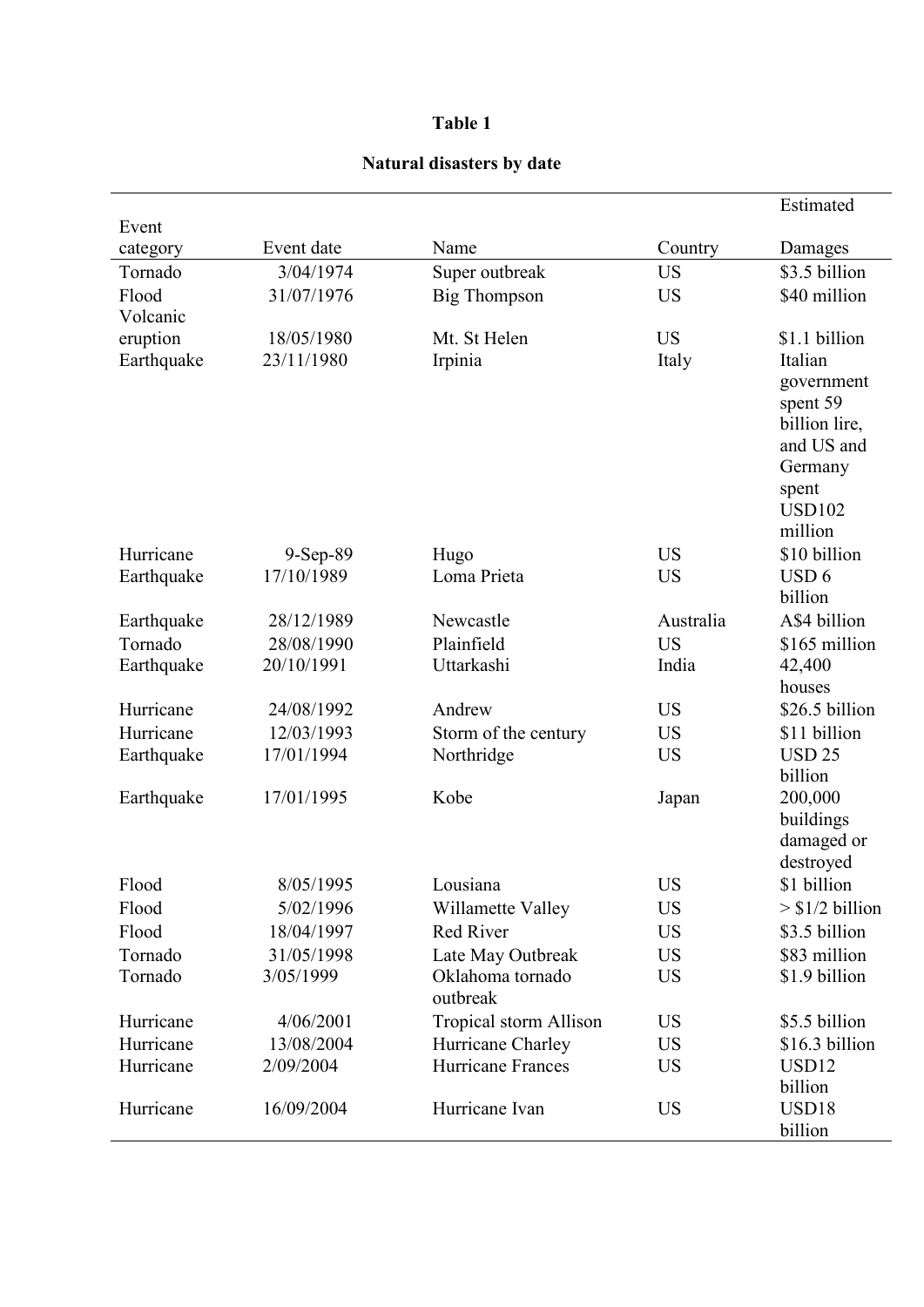# **Table 1 (continued)**

# **Natural disasters by date**

| Tsunami    | 26/12/2004 | Boxing day Tsunami       | India       | Hundreds of<br>thousand<br>people                         |
|------------|------------|--------------------------|-------------|-----------------------------------------------------------|
| Tsunami    | 26/12/2004 | Boxing day Tsunami       | Thailand    | homeless<br>Hundreds of<br>thousand<br>people<br>homeless |
| Tsunami    | 26/12/2004 | Boxing day Tsunami       | Indonesia   | Hundreds of<br>thousand<br>people<br>homeless             |
| Hurricane  | 23/08/2005 | Hurricane Katrina        | <b>US</b>   | \$81.2 billion                                            |
| Hurricane  | 21/09/2005 | Hurricane Rita           | <b>US</b>   | \$10 billion                                              |
| Earthquake | 4/09/2010  | Christchurch NZ          | New Zealand | NZ\$ 4 billion                                            |
| Tornado    | 9/3/2006   | <b>Outbreak Sequence</b> | <b>US</b>   | More than \$1<br>billion                                  |
| Flood      | 27/12/2010 | Quensland                | Australia   | A\$30 billion                                             |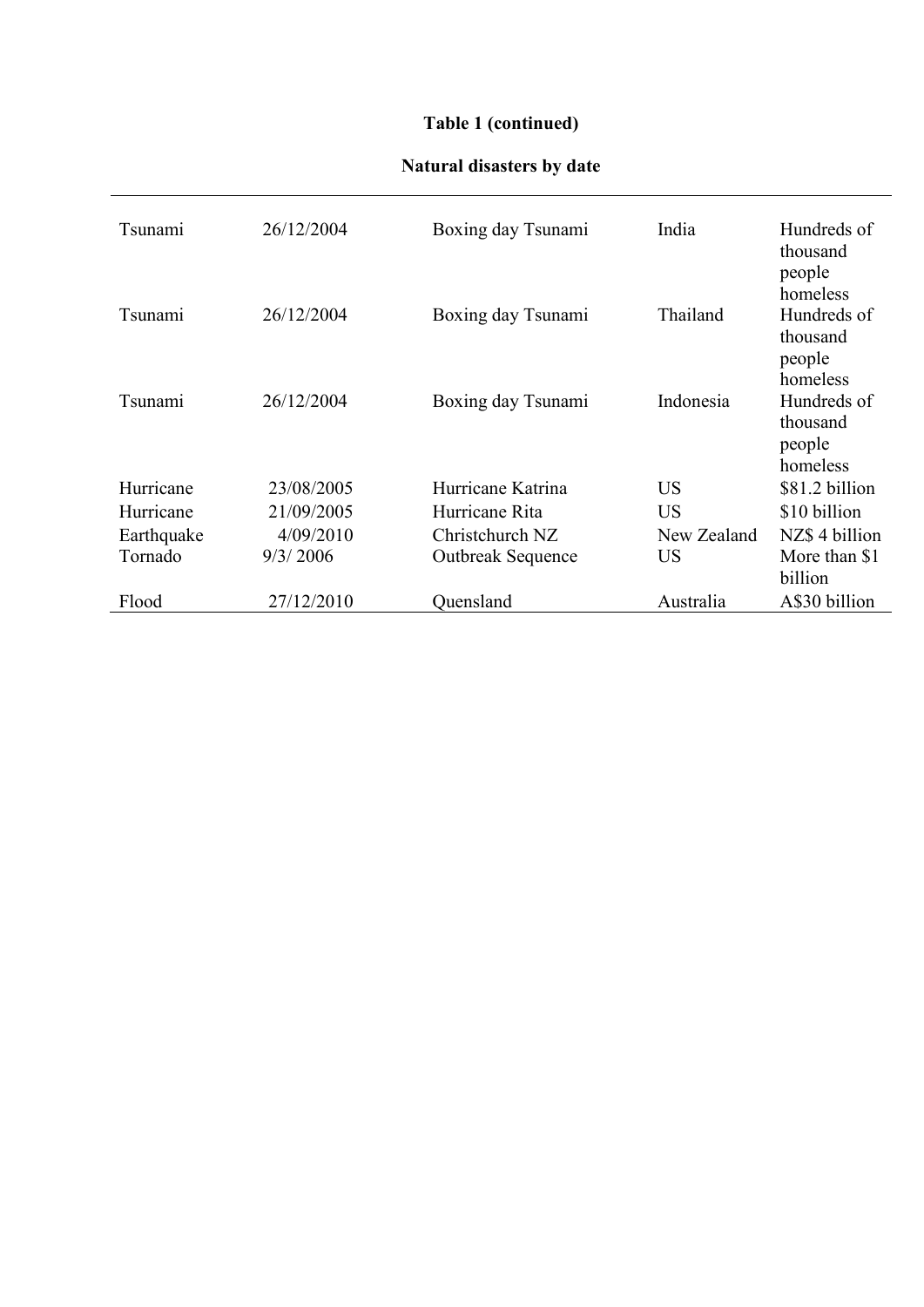# **Table 2**

|                   | Construction and<br>Materials | Nonlife<br>Insurance | Travel and<br>Leisure | <b>TOTAL</b> |
|-------------------|-------------------------------|----------------------|-----------------------|--------------|
| Earthquake        | 519                           | 241                  | 500                   | 1,260        |
| Hurricane         | 1,031                         | 1,414                | 2,297                 | 4,742        |
| Tornado           | 522                           | 374                  | 1,038                 | 1,934        |
| Flood             | 401                           | 452                  | 790                   | 1,643        |
| Tsunami           | 228                           | 24                   | 63                    | 315          |
| Volcanic eruption | 48                            | 27                   | 58                    | 133          |
| <b>TOTAL</b>      | 2,749                         | 2,532                | 4,746                 | 10,027       |

## **Firm year observations**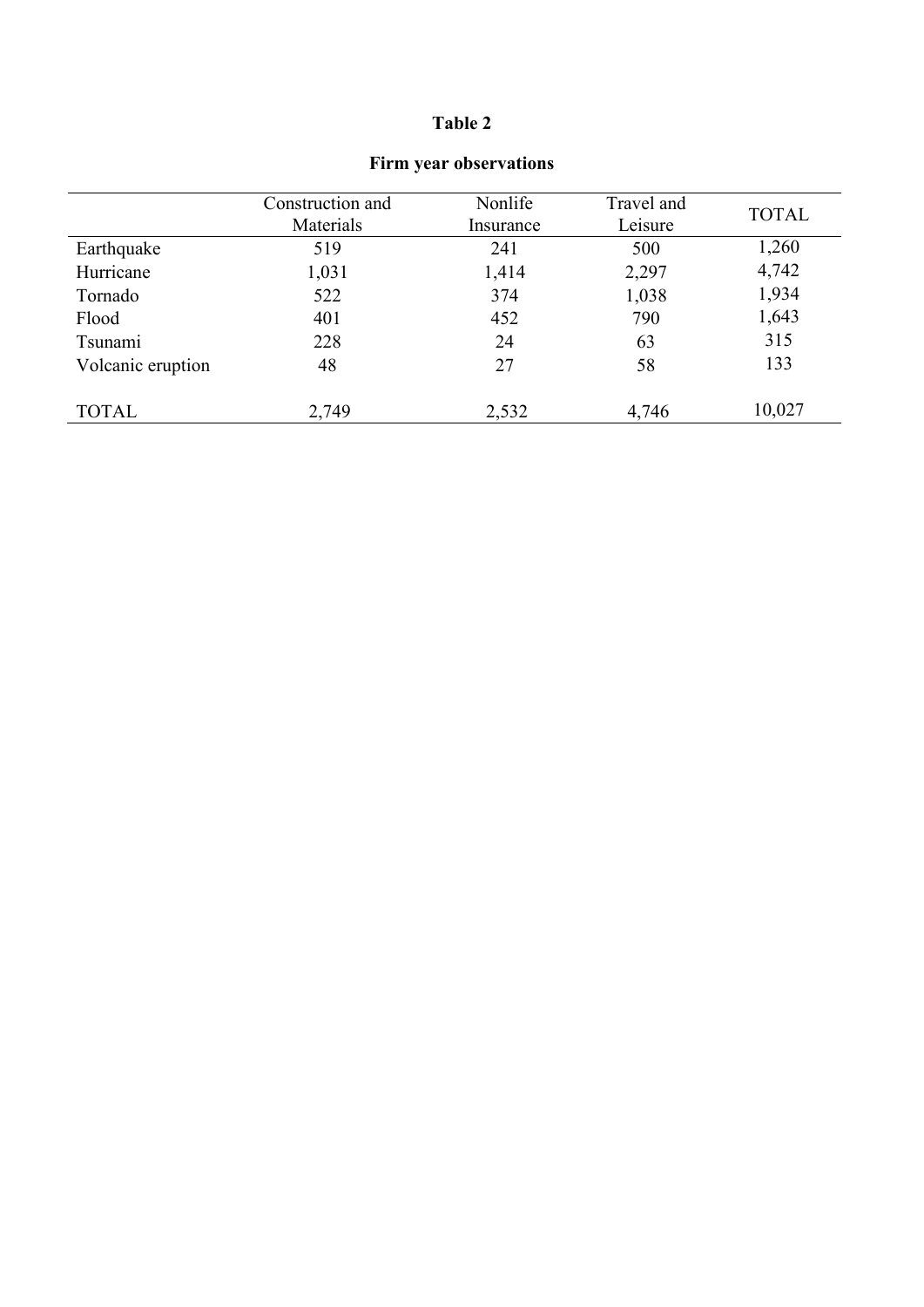| Table 3                              |
|--------------------------------------|
| <b>Descriptive statistics of CAR</b> |

### Panel A

|                   | <b>MARKET</b> |               |                |                              |                 |                          |              |               |                       |                |                 |
|-------------------|---------------|---------------|----------------|------------------------------|-----------------|--------------------------|--------------|---------------|-----------------------|----------------|-----------------|
| <b>EARTHQUAKE</b> |               |               |                |                              |                 | <b>HURRICANES</b>        |              |               |                       |                |                 |
|                   | Event<br>day  | CAR<br>$0,+3$ | CAR<br>$0,+10$ | $\overline{C}AR$<br>$0, +30$ | CAR<br>$0, +40$ |                          | Event<br>day | CAR<br>$0,+3$ | CAR<br>$0,+10$        | CAR<br>$0,+30$ | CAR<br>$0, +40$ |
| Mean              | $-0.12%$      | $-0.46%$      | 0.19%          | $-1.31%$                     | 1.48%           | Mean                     | $-0.15%$     | 0.12%         | $-0.17%$              | $-1.02%$       | 0.14%           |
| ${\rm SD}$        | 0.90%         | 2.75%         | 5.02%          | 5.40%                        | 11.61%          | ${\rm SD}$               | 0.72%        | 1.51%         | 2.44%                 | 2.50%          | 3.61%           |
| Min               | $-1.69%$      | $-5.73%$      | $-9.15%$       | $-12.11%$                    | $-16.84%$       | Min                      | $-1.00\%$    | $-1.61%$      | $-4.18%$              | $-4.49%$       | $-4.42%$        |
| 1st Quartile      | $-0.40%$      | $-1.27%$      | $-1.64%$       | $-2.10%$                     | $-4.05%$        | 1st Quartile             | $-0.86%$     | $-1.19%$      | $-1.30%$              | $-2.52%$       | $-2.37%$        |
| Median            | $-0.20%$      | 0.58%         | 1.41%          | $-1.67%$                     | 2.92%           | Median                   | $-0.31%$     | $-0.31%$      | $-0.50%$              | $-0.85%$       | 0.29%           |
| 3rd Quartile      | 0.30%         | 1.20%         | 3.37%          | 2.49%                        | 6.00%           | 3rd Quartile             | 0.28%        | 0.94%         | 1.21%                 | 0.27%          | 2.27%           |
| Max               | 1.24%         | 2.05%         | 5.63%          | 3.81%                        | 20.38%          | Max                      | 1.12%        | 2.98%         | 4.13%                 | 3.78%          | 5.68%           |
| <b>TORNADO</b>    |               |               |                |                              |                 | <b>FLOOD</b>             |              |               |                       |                |                 |
|                   | Event<br>day  | CAR<br>$0,+3$ | CAR<br>$0,+10$ | CAR<br>$0,+30$               | CAR<br>$0, +40$ |                          | Event<br>day | CAR<br>$0,+3$ | CAR<br>$0,+10$        | CAR<br>$0,+30$ | CAR<br>$0, +40$ |
| Mean              | 0.40%         | 0.25%         | 0.37%          | $-0.81%$                     | 0.40%           | Mean                     | 0.49%        | 1.48%         | 2.26%                 | 4.64%          | 6.75%           |
| ${\rm SD}$        | 0.82%         | 0.84%         | 1.07%          | 5.97%                        | 3.70%           | ${\rm SD}$               | 0.50%        | 1.21%         | 2.89%                 | 4.39%          | 6.41%           |
| Min               | $-0.49%$      | $-0.77%$      | $-1.21%$       | $-6.54%$                     | $-4.44%$        | Min                      | $-0.24%$     | 0.40%         | 0.69%                 | 0.53%          | 2.46%           |
| 1st Quartile      | $-0.03%$      | $-0.20%$      | 0.38%          | $-5.50\%$                    | $-2.46%$        | 1st Quartile             | 0.39%        | 0.71%         | 0.76%                 | 2.09%          | 2.99%           |
| Median            | 0.01%         | 0.37%         | 0.40%          | $-2.38%$                     | 1.47%           | Median                   | 0.67%        | 1.19%         | 0.87%                 | 3.67%          | 4.17%           |
| 3rd Quartile      | 1.05%         | 0.38%         | 0.48%          | 2.58%                        | 3.69%           | 3rd Quartile             | 0.77%        | 1.96%         | 2.37%                 | 6.22%          | 7.92%           |
| Max               | 1.46%         | 1.49%         | 1.81%          | 7.79%                        | 3.73%           | Max                      | 0.88%        | 3.14%         | 6.59%                 | 10.70%         | 16.21%          |
| <b>TSUNAMI</b>    |               |               |                |                              |                 | <b>VOLCANIC ERUPTION</b> |              |               |                       |                |                 |
|                   | Event<br>day  | CAR<br>$0,+3$ | CAR<br>$0,+10$ | CAR<br>$0,+30$               | CAR<br>$0, +40$ |                          | Event<br>day | CAR<br>$0,+3$ | <b>CAR</b><br>$0,+10$ | CAR<br>$0,+30$ | CAR<br>$0, +40$ |
| Mean              | 0.15%         | 0.48%         | 1.14%          | 5.58%                        | 6.71%           | Mean                     | 0.30%        | 1.54%         | 2.94%                 | 6.93%          | 10.99%          |
| ${\rm SD}$        | 1.05%         | 0.86%         | 3.42%          | 4.00%                        | 4.91%           | ${\rm SD}$               | $\rm N/A$    | 0.56%         | 0.86%                 | 0.82%          | 0.84%           |
| Min               | $-0.97%$      | $-0.33%$      | $-2.76%$       | 1.41%                        | 1.04%           | Min                      | 0.30%        | $-0.05%$      | $-1.60%$              | $-1.60%$       | $-1.60%$        |
| 1st Quartile      | $-0.34%$      | 0.02%         | $-0.10%$       | 3.67%                        | 5.27%           | 1st Quartile             | 0.30%        | 0.06%         | $-0.14%$              | $-0.19%$       | $-0.23%$        |
| Median            | 0.29%         | 0.37%         | 2.57%          | 5.93%                        | 9.49%           | Median                   | 0.30%        | 0.20%         | 0.30%                 | 0.25%          | 0.28%           |
| 3rd Quartile      | 0.70%         | 0.88%         | 3.09%          | 7.66%                        | 9.55%           | 3rd Quartile             | 0.30%        | 0.52%         | 0.79%                 | 0.65%          | 0.71%           |
| Max               | 1.12%         | 1.39%         | 3.61%          | 9.39%                        | 9.60%           | Max                      | 0.30%        | 1.20%         | 1.48%                 | 1.90%          | 1.90%           |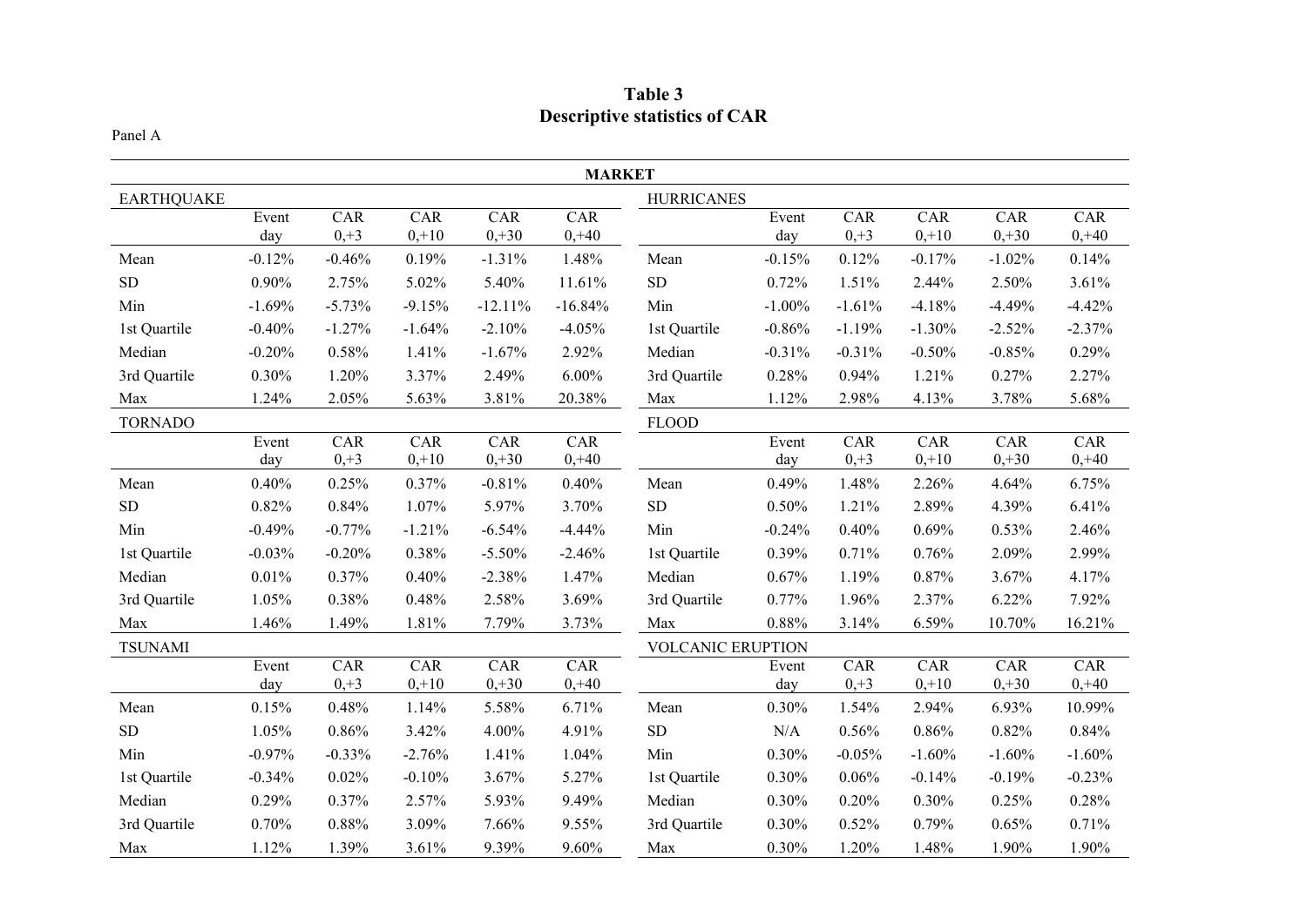# **Table 3 (continued) Descriptive statistics of CAR**

#### Panel B

|                   |           |            |            |           |           | <b>CONSTRUCTION AND MATERIALS</b> |           |           |           |           |           |
|-------------------|-----------|------------|------------|-----------|-----------|-----------------------------------|-----------|-----------|-----------|-----------|-----------|
| <b>EARTHQUAKE</b> |           |            |            |           |           | <b>HURRICANES</b>                 |           |           |           |           |           |
|                   | Event     | CAR        | CAR        | CAR       | CAR       |                                   | Event     | CAR       | CAR       | CAR       | CAR       |
|                   | day       | $0,+3$     | $0,+10$    | $0,+30$   | $0, +40$  |                                   | day       | $0, +3$   | $0,+10$   | $0,+30$   | $0, +40$  |
| Mean              | 1.39%     | 3.64%      | 8.00%      | 6.21%     | 7.12%     | Mean                              | 0.14%     | 0.51%     | 1.45%     | 1.78%     | 0.93%     |
| ${\rm SD}$        | 3.73%     | 6.86%      | 13.28%     | 12.48%    | 13.18%    | ${\rm SD}$                        | 3.25%     | 4.37%     | 7.50%     | 11.47%    | 12.27%    |
| Min               | $-11.33%$ | $-11.01%$  | $-22.48%$  | $-29.89%$ | $-28.22%$ | Min                               | $-43.01%$ | $-14.73%$ | $-29.15%$ | $-39.78%$ | $-36.76%$ |
| 1st Quartile      | 0.02%     | $-1.14%$   | $-1.31%$   | $-2.05%$  | $-1.47%$  | 1st Quartile                      | $-1.09%$  | $-1.74%$  | $-2.31%$  | $-4.67%$  | $-5.89%$  |
| Median            | 0.46%     | 2.56%      | 5.68%      | 6.26%     | 7.20%     | Median                            | $-0.06%$  | 0.28%     | 1.00%     | 1.24%     | 0.58%     |
| 3rd Quartile      | 2.44%     | 7.72%      | 15.81%     | 15.16%    | 16.64%    | 3rd Quartile                      | 0.91%     | 2.40%     | 5.07%     | 8.05%     | 7.70%     |
| Max               | 27.10%    | 29.48%     | 58.45%     | 42.04%    | $41.88\%$ | Max                               | 30.00%    | 24.42%    | 39.59%    | 44.34%    | 43.14%    |
| <b>TORNADO</b>    |           |            |            |           |           | <b>FLOOD</b>                      |           |           |           |           |           |
|                   | Event     | <b>CAR</b> | <b>CAR</b> | CAR       | CAR       |                                   | Event     | CAR       | CAR       | CAR       | CAR       |
|                   | day       | $0,+3$     | $0,+10$    | $0, +30$  | $0, +40$  |                                   | day       | $0,+3$    | $0,+10$   | $0, +30$  | $0, +40$  |
| Mean              | 0.15%     | 0.96%      | 0.94%      | 1.37%     | $-1.33%$  | Mean                              | 0.13%     | $-0.56%$  | $-0.89%$  | $-0.95%$  | $-1.60%$  |
| ${\rm SD}$        | 3.05%     | 4.72%      | 6.28%      | 11.40%    | 14.51%    | ${\rm SD}$                        | 3.25%     | 4.91%     | 7.20%     | 10.41%    | 11.30%    |
| Min               | $-11.36%$ | $-18.22%$  | $-20.05%$  | $-28.30%$ | $-74.47%$ | Min                               | $-13.42%$ | $-16.34%$ | $-25.66%$ | $-30.85%$ | $-32.52%$ |
| 1st Quartile      | $-1.21%$  | $-1.59%$   | $-3.05%$   | $-6.42%$  | $-9.85%$  | 1st Quartile                      | $-0.88%$  | $-3.10%$  | $-5.17%$  | $-6.83%$  | $-9.02%$  |
| Median            | 0.24%     | 0.59%      | 0.56%      | 1.48%     | $-0.81%$  | Median                            | $-0.07%$  | $-0.92%$  | $-0.75%$  | $-1.79%$  | $-2.30%$  |
| 3rd Quartile      | 1.07%     | 3.13%      | 4.48%      | 8.88%     | 7.07%     | 3rd Quartile                      | 0.88%     | 1.20%     | 2.89%     | 4.55%     | 4.80%     |
| Max               | 27.76%    | 24.33%     | 21.79%     | 33.60%    | 42.46%    | Max                               | 24.40%    | 19.73%    | 22.69%    | 35.55%    | 34.12%    |
| <b>TSUNAMI</b>    |           |            |            |           |           | <b>VOLCANIC ERUPTION</b>          |           |           |           |           |           |
|                   | Event     | CAR        | CAR        | CAR       | CAR       |                                   | Event     | CAR       | CAR       | CAR       | CAR       |
|                   | day       | $0, +3$    | $0,+10$    | $0,+30$   | $0, +40$  |                                   | day       | $0,+3$    | $0,+10$   | $0,+30$   | $0, +40$  |
| Mean              | 0.26%     | 1.06%      | 5.55%      | 7.69%     | 7.03%     | Mean                              | $-0.22%$  | $-1.17%$  | $-0.41%$  | $-0.35%$  | 3.17%     |
| ${\rm SD}$        | 2.03%     | 4.24%      | 7.93%      | 13.74%    | 13.11%    | ${\rm SD}$                        | 2.39%     | 3.94%     | 4.77%     | 6.47%     | 8.04%     |
| Min               | $-4.59%$  | $-6.58%$   | $-6.26%$   | $-10.48%$ | $-9.91%$  | Min                               | $-3.38%$  | $-7.89%$  | $-10.81%$ | $-12.41%$ | $-12.39%$ |
| 1st Quartile      | $-0.29%$  | $-0.37%$   | 2.76%      | $-1.41%$  | $-1.04%$  | 1st Quartile                      | $-1.52%$  | $-2.71%$  | $-3.09%$  | $-5.39\%$ | $-2.20%$  |
| Median            | $-0.29%$  | $-0.37%$   | 2.76%      | 0.50%     | $-0.28%$  | Median                            | $-0.30%$  | $-1.53%$  | $-1.16%$  | $-0.04%$  | 2.65%     |
| 3rd Quartile      | 0.36%     | 1.23%      | 7.40%      | 14.30%    | 11.25%    | 3rd Quartile                      | 0.14%     | $-0.45%$  | 2.44%     | 5.46%     | 7.53%     |
| Max               | 9.69%     | 17.71%     | 42.43%     | 62.92%    | 60.48%    | Max                               | 10.16%    | 15.95%    | 10.01%    | 12.75%    | 22.80%    |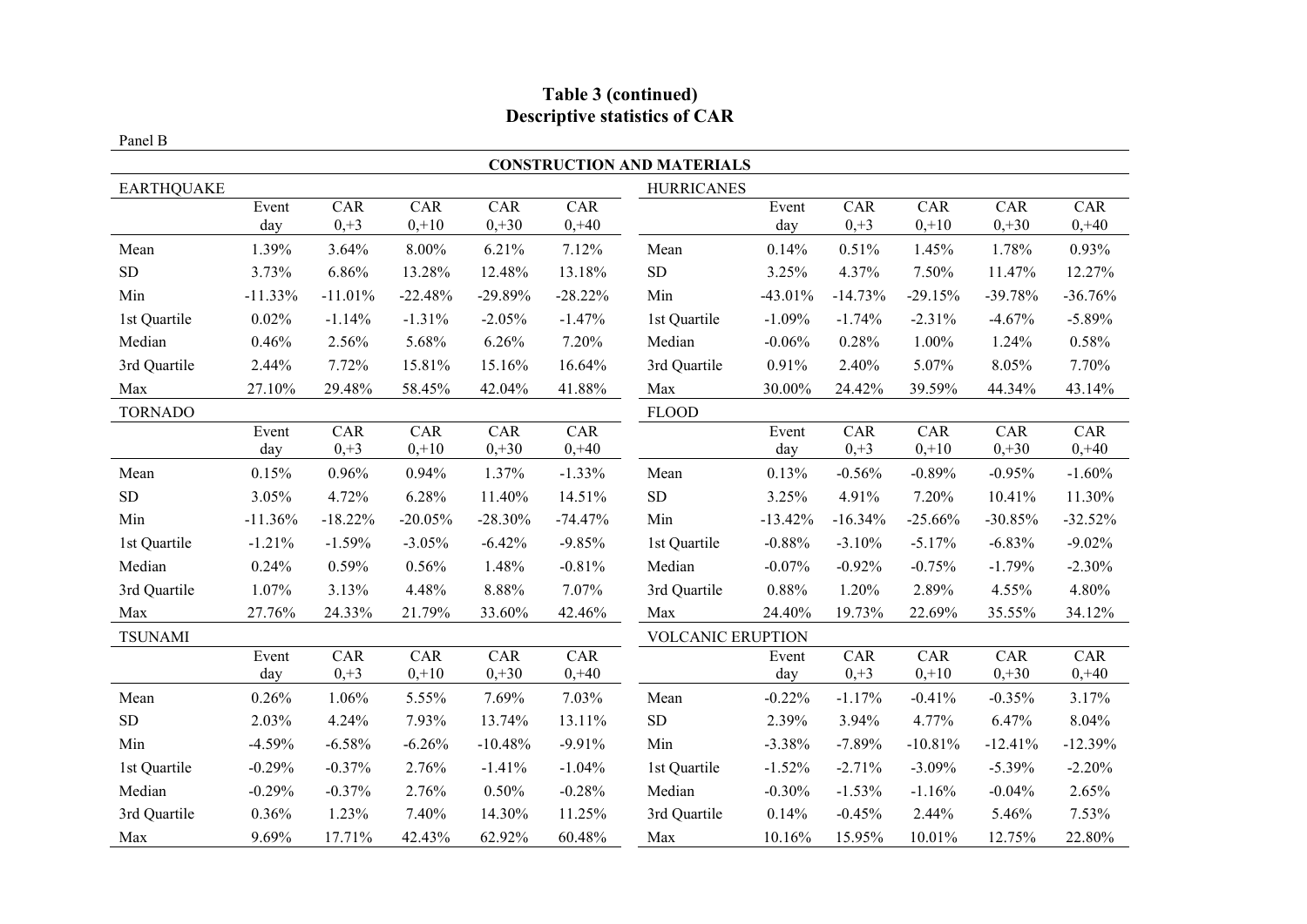# **Table 3 (continued) Descriptive statistics of CAR**

### Panel C

| <b>NONLIFE INSURANCE</b> |           |           |           |           |           |                          |          |           |            |           |            |
|--------------------------|-----------|-----------|-----------|-----------|-----------|--------------------------|----------|-----------|------------|-----------|------------|
| <b>EARTHQUAKE</b>        |           |           |           |           |           | <b>HURRICANES</b>        |          |           |            |           |            |
|                          | Event     | CAR       | CAR       | CAR       | CAR       |                          | Event    | CAR       | CAR        | CAR       | CAR        |
|                          | day       | $0,+3$    | $0,+10$   | $0,+30$   | $0, +40$  |                          | day      | $0, +3$   | $0,+10$    | $0, +30$  | $0, +40$   |
| Mean                     | $-0.06%$  | $-0.12%$  | $-0.14%$  | 1.00%     | $-0.17%$  | Mean                     | $-0.07%$ | 0.03%     | 0.26%      | 1.92%     | 1.74%      |
| ${\rm SD}$               | 2.34%     | 3.44%     | 5.15%     | 8.88%     | 9.48%     | ${\rm SD}$               | 1.88%    | 2.86%     | 4.57%      | 7.75%     | 9.02%      |
| Min                      | $-6.30%$  | $-9.33\%$ | $-13.41%$ | $-27.90%$ | $-22.79%$ | Min                      | $-9.28%$ | $-9.26%$  | $-13.94%$  | $-22.22%$ | $-25.80%$  |
| 1st Quartile             | $-1.17%$  | $-2.35%$  | $-3.42%$  | $-4.19%$  | $-6.23%$  | 1st Quartile             | $-0.99%$ | $-1.57%$  | $-2.62%$   | $-2.87%$  | $-3.93\%$  |
| Median                   | $-0.52%$  | $-0.39%$  | $-0.27%$  | 0.64%     | $-0.42%$  | Median                   | $-0.07%$ | 0.09%     | 0.08%      | 1.43%     | 1.35%      |
| 3rd Quartile             | 0.71%     | 1.62%     | 2.79%     | 6.58%     | 6.14%     | 3rd Quartile             | 0.75%    | 1.63%     | 3.11%      | 6.51%     | 7.50%      |
| Max                      | 14.48%    | 16.57%    | 12.32%    | 31.57%    | 24.25%    | Max                      | 13.62%   | 10.66%    | 15.46%     | 26.88%    | 29.03%     |
| <b>TORNADO</b>           |           |           |           |           |           | <b>FLOOD</b>             |          |           |            |           |            |
|                          | Event     | CAR       | CAR       | CAR       | CAR       |                          | Event    | CAR       | <b>CAR</b> | CAR       | <b>CAR</b> |
|                          | day       | $0, +3$   | $0,+10$   | $0,+30$   | $0, +40$  |                          | day      | $0,+3$    | $0,+10$    | $0,+30$   | $0, +40$   |
| Mean                     | $-0.36%$  | $-0.19%$  | $-0.49%$  | $-1.45%$  | $-3.34%$  | Mean                     | $-0.25%$ | $-1.02%$  | $-1.08%$   | $-1.24%$  | $-1.25%$   |
| <b>SD</b>                | 2.32%     | 3.18%     | 4.91%     | 8.13%     | 8.95%     | ${\rm SD}$               | 1.82%    | 3.34%     | 4.96%      | 6.71%     | 7.72%      |
| Min                      | $-14.09%$ | $-10.72%$ | $-15.38%$ | $-26.45%$ | $-29.70%$ | Min                      | $-7.72%$ | $-10.68%$ | $-15.48%$  | $-16.58%$ | $-19.80%$  |
| 1st Quartile             | $-1.46%$  | $-2.01%$  | $-3.17%$  | $-6.70%$  | $-8.72%$  | 1st Quartile             | $-0.98%$ | $-3.04%$  | $-4.33%$   | $-5.46%$  | $-6.25%$   |
| Median                   | $-0.14%$  | $-0.13%$  | $-0.69%$  | $-0.73%$  | $-3.18%$  | Median                   | $-0.52%$ | $-1.32%$  | $-0.84%$   | $-1.64%$  | $-1.25%$   |
| 3rd Quartile             | 0.83%     | 1.37%     | 2.05%     | 3.76%     | 2.97%     | 3rd Quartile             | 0.52%    | 0.77%     | 1.80%      | 2.99%     | 3.88%      |
| Max                      | 8.72%     | 10.12%    | 16.13%    | 18.55%    | 17.73%    | Max                      | 9.02%    | 10.98%    | 14.95%     | 22.84%    | 22.36%     |
| <b>TSUNAMI</b>           |           |           |           |           |           | <b>VOLCANIC ERUPTION</b> |          |           |            |           |            |
|                          | Event     | CAR       | CAR       | CAR       | CAR       |                          | Event    | CAR       | CAR        | CAR       | CAR        |
|                          | day       | $0, +3$   | $0,+10$   | $0,+30$   | $0, +40$  |                          | day      | $0,+3$    | $0,+10$    | $0,+30$   | $0, +40$   |
| Mean                     | 0.40%     | 1.41%     | $-0.88%$  | $-4.07%$  | $-3.84%$  | Mean                     | $-0.50%$ | $-1.91%$  | $-2.64%$   | 0.21%     | $-0.43%$   |
| ${\rm SD}$               | 2.31%     | 6.07%     | 7.85%     | 9.90%     | 9.60%     | ${\rm SD}$               | 1.23%    | 1.83%     | 2.47%      | 5.02%     | 4.50%      |
| Min                      | $-2.84%$  | $-3.46%$  | $-7.35%$  | $-14.54%$ | $-13.28%$ | Min                      | $-2.68%$ | $-5.42%$  | $-8.00\%$  | $-9.96%$  | $-8.17%$   |
| 1st Quartile             | $-1.02%$  | $-1.43%$  | $-4.91%$  | $-10.19%$ | $-10.09%$ | 1st Quartile             | $-1.10%$ | $-3.05%$  | $-4.32%$   | $-4.01%$  | $-4.02%$   |
| Median                   | $-0.04%$  | $-0.17%$  | $-3.61%$  | $-8.59%$  | $-8.42%$  | Median                   | $-0.30%$ | $-1.82%$  | $-2.56%$   | 0.50%     | $-1.06%$   |
| 3rd Quartile             | 0.97%     | 0.42%     | $-0.05%$  | 0.60%     | $-0.53%$  | 3rd Quartile             | $-0.07%$ | $-1.49%$  | $-0.99%$   | 3.14%     | 2.79%      |
| Max                      | 7.97%     | 22.46%    | 23.28%    | 18.93%    | 22.09%    | Max                      | 2.89%    | 2.24%     | 2.01%      | 10.06%    | 7.65%      |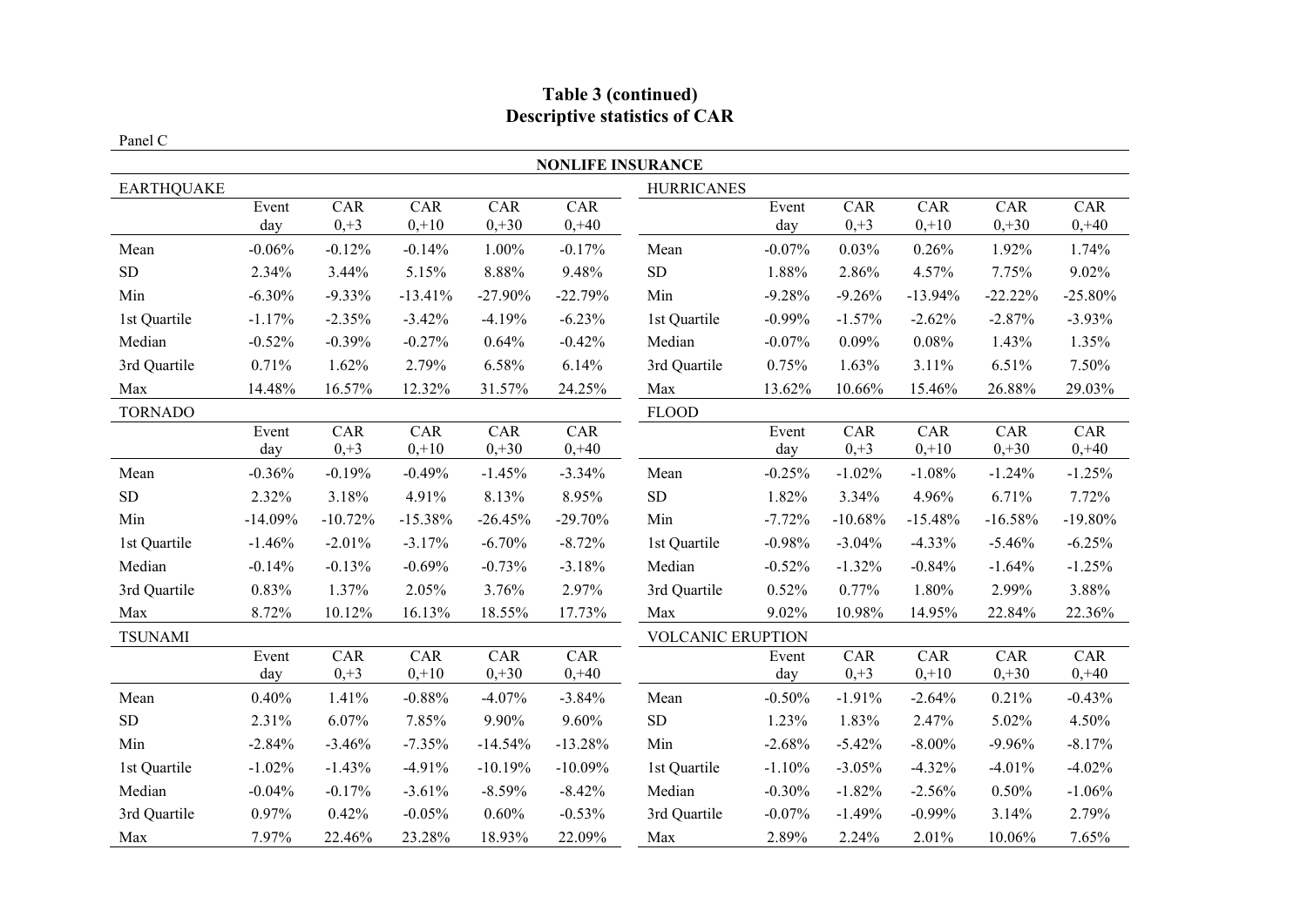# **Table 3 (continued) Descriptive statistics of CAR**

#### Panel D

| <b>TRAVEL AND LEISURE</b> |           |                  |           |           |            |                          |           |           |            |           |            |
|---------------------------|-----------|------------------|-----------|-----------|------------|--------------------------|-----------|-----------|------------|-----------|------------|
| <b>EARTHQUAKE</b>         |           |                  |           |           |            | <b>HURRICANES</b>        |           |           |            |           |            |
|                           | Event     | CAR              | CAR       | CAR       | CAR        |                          | Event     | CAR       | CAR        | CAR       | CAR        |
|                           | day       | $0,+3$           | $0,+10$   | $0,+30$   | $0, +40$   |                          | day       | $0, +3$   | $0,+10$    | $0,+30$   | $0, +40$   |
| Mean                      | 0.21%     | 0.10%            | $-0.84%$  | $-0.10%$  | 0.67%      | Mean                     | $-0.27%$  | $-0.04%$  | 0.34%      | 1.27%     | 1.76%      |
| ${\rm SD}$                | 2.71%     | 4.42%            | 6.33%     | 10.58%    | 11.41%     | ${\rm SD}$               | 2.97%     | 4.54%     | 7.24%      | 12.40%    | 14.10%     |
| Min                       | $-12.54%$ | $-18.82%$        | $-19.76%$ | $-28.56%$ | $-33.62%$  | Min                      | $-27.55%$ | $-23.15%$ | $-26.48%$  | $-46.43%$ | -43.49%    |
| 1st Quartile              | $-0.99%$  | $-2.06%$         | $-4.78%$  | $-6.91%$  | $-6.06%$   | 1st Quartile             | $-1.34%$  | $-2.41%$  | $-3.43%$   | $-5.43%$  | $-6.49%$   |
| Median                    | 0.20%     | 0.06%            | $-0.84%$  | 0.62%     | 1.32%      | Median                   | $-0.22%$  | $-0.19%$  | 0.39%      | 1.23%     | 1.38%      |
| 3rd Quartile              | 1.18%     | 2.56%            | 2.86%     | 6.03%     | 7.48%      | 3rd Quartile             | 0.86%     | 2.06%     | 3.90%      | 7.87%     | 9.54%      |
| Max                       | 11.98%    | 14.89%           | 19.83%    | 36.35%    | 30.74%     | Max                      | 41.08%    | 25.22%    | 29.36%     | 53.30%    | 53.57%     |
| <b>TORNADO</b>            |           |                  |           |           |            | <b>FLOOD</b>             |           |           |            |           |            |
|                           | Event     | CAR              | CAR       | CAR       | CAR        |                          | Event     | CAR       | <b>CAR</b> | CAR       | <b>CAR</b> |
|                           | day       | $0,+3$           | $0,+10$   | $0,+30$   | $0, +40$   |                          | day       | $0,+3$    | $0,+10$    | $0,+30$   | $0, +40$   |
| Mean                      | $-0.13%$  | $-0.30%$         | 0.62%     | $-1.64%$  | $-2.52%$   | Mean                     | $-0.36%$  | $-0.60%$  | $-0.48%$   | 0.58%     | 0.43%      |
| <b>SD</b>                 | 3.56%     | 5.48%            | 8.43%     | 14.60%    | 15.49%     | ${\rm SD}$               | 3.39%     | 5.23%     | 8.12%      | 12.52%    | 15.06%     |
| Min                       | $-20.01%$ | $-21.13%$        | $-26.15%$ | $-52.68%$ | $-47.02%$  | Min                      | $-16.73%$ | $-17.98%$ | $-26.57%$  | $-36.19%$ | $-39.63%$  |
| 1st Quartile              | $-1.46%$  | $-2.80%$         | $-4.26%$  | $-9.33\%$ | $-12.13%$  | 1st Quartile             | $-1.64%$  | $-3.53%$  | $-5.31%$   | $-7.39%$  | $-9.91%$   |
| Median                    | $-0.01%$  | $-0.61%$         | $-0.20%$  | $-1.44%$  | $-2.64%$   | Median                   | $-0.60%$  | $-0.81%$  | $-0.93%$   | $-0.55%$  | $-0.68%$   |
| 3rd Quartile              | 0.94%     | 1.94%            | 4.82%     | 7.26%     | 7.20%      | 3rd Quartile             | 0.80%     | 1.91%     | 3.66%      | 8.39%     | 10.41%     |
| Max                       | 28.50%    | 28.21%           | 40.44%    | 47.28%    | 41.65%     | Max                      | 26.72%    | 21.13%    | 31.29%     | 42.84%    | 43.76%     |
| <b>TSUNAMI</b>            |           |                  |           |           |            | <b>VOLCANIC ERUPTION</b> |           |           |            |           |            |
|                           | Event     | $\overline{CAR}$ | CAR       | CAR       | CAR        |                          | Event     | CAR       | CAR        | CAR       | CAR        |
|                           | day       | $0, +3$          | $0,+10$   | $0,+30$   | $0, +40$   |                          | day       | $0,+3$    | $0,+10$    | $0,+30$   | $0, +40$   |
| Mean                      | $-0.83%$  | $-1.01%$         | $-0.52%$  | $-2.76%$  | $-2.56%$   | Mean                     | $-0.27%$  | $-1.80%$  | $-3.96%$   | $-2.57%$  | $-0.78%$   |
| ${\rm SD}$                | 1.84%     | 4.65%            | 5.02%     | 6.01%     | 6.33%      | ${\rm SD}$               | 3.02%     | 4.11%     | 5.80%      | 10.11%    | 10.91%     |
| Min                       | $-7.27%$  | $-9.45%$         | $-10.68%$ | $-17.04%$ | $-13.55\%$ | Min                      | $-5.98%$  | $-9.34%$  | $-16.83%$  | $-19.41%$ | $-30.67%$  |
| 1st Quartile              | $-1.12%$  | $-3.35%$         | $-3.61%$  | $-6.98%$  | $-7.89%$   | 1st Quartile             | $-1.98%$  | $-4.12%$  | $-7.45%$   | $-8.22%$  | $-5.92\%$  |
| Median                    | $-0.29%$  | $-0.37%$         | 0.75%     | $-1.41%$  | $-1.08%$   | Median                   | $-0.30%$  | $-1.96%$  | $-4.41%$   | $-3.48%$  | $-1.89%$   |
| 3rd Quartile              | $-0.20%$  | 0.33%            | 2.76%     | $-1.39%$  | $-1.04%$   | 3rd Quartile             | 0.46%     | 0.42%     | $-1.09%$   | 1.74%     | 7.68%      |
| Max                       | 2.79%     | 22.14%           | 20.96%    | 11.90%    | 15.39%     | Max                      | 12.20%    | 13.50%    | 12.74%     | 21.19%    | 20.56%     |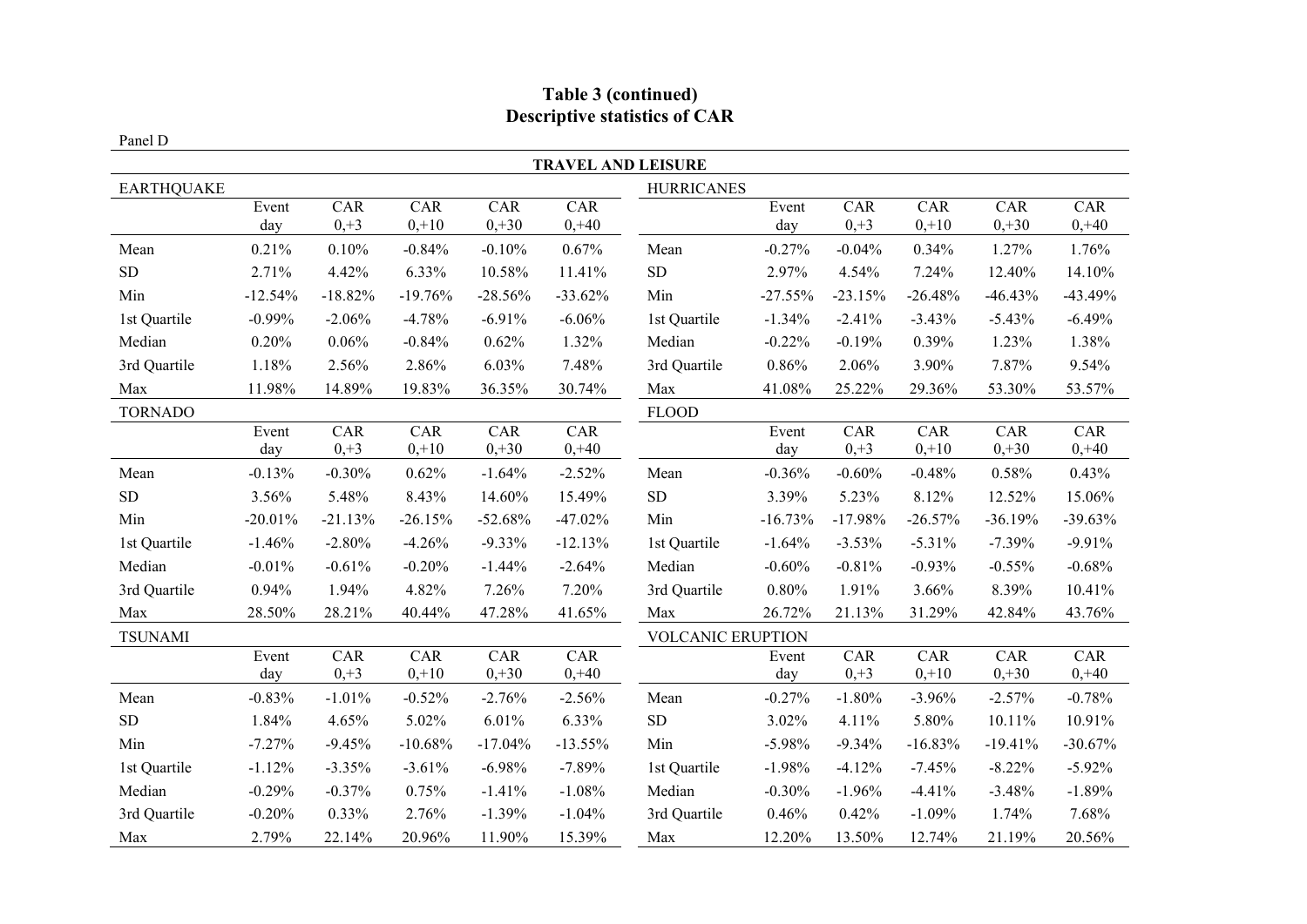### **Table 4 Cumulative Abnormal Returns**

| Panel A. Earthquake        |               |               |               |               |
|----------------------------|---------------|---------------|---------------|---------------|
| CAR                        | Market        | Construction  | Nonlife       | Travel        |
| $0, +3$                    | $-0.46\%$ **  | $3.64\%***$   | $-0.12%$      | 0.10%         |
| $0,+10$                    | 0.19%         | $8.00\%***$   | $-0.14%$      | $-0.84%$      |
| $0,+30$                    | $-1.31\%***$  | $6.21\%***$   | $1.01\%$ **   | $-0.10%$      |
| $0, +40$                   | $1.48\%***$   | $7.12\%***$   | $-0.17%$      | $0.67\%$ ***  |
| Panel B. Hurricane         |               |               |               |               |
| CAR                        | Market        | Construction  | Nonlife       | Travel        |
| $0, +3$                    | 0.12%         | $0.51\%***$   | 0.03%         | $-0.04%$      |
| $0,+10$                    | $-0.17%$      | 1.45%***      | 0.26%         | $0.34\%***$   |
| $0,+30$                    | $-1.02\%$ *** | 1.78%***      | 1.92%***      | 1.27%***      |
| $0, +40$                   | 0.14%         | $0.93\%**$    | 1.74%***      | $1.76\%$ **   |
| Panel C. Tornado           |               |               |               |               |
| CAR                        | Market        | Construction  | Nonlife       | Travel        |
| $0, +3$                    | 0.25%         | $0.96\%$ **   | $-0.19%$      | $-0.30\%**$   |
| $0,+10$                    | 0.37%         | $0.94\%***$   | $-0.49\%*$    | 0.62%         |
| $0,+30$                    | $-0.81\%$ *   | $1.37\%*$     | $-1.45\%$ *** | $-1.64\%$ **  |
| $0, +40$                   | 0.40%         | $-1.33\%$ *** | $-3.34\%***$  | $-2.52\%**$   |
| Panel D. Flood             |               |               |               |               |
| CAR                        | Market        | Construction  | Nonlife       | Travel        |
| $0, +3$                    | $1.48\%***$   | $-0.56\%$ *   | $-1.02\%$ **  | $-0.60\%***$  |
| $0,+10$                    | $2.26\%***$   | $-0.89%$ **   | $-1.08\%$ **  | $-0.48\%$ **  |
| $0,+30$                    | 4.64%***      | $-0.95\%$ *   | $-1.24\%***$  | 0.58%         |
| $0, +40$                   | 6.75%***      | $-1.60\%$ *** | $-1.25\%$ *** | 0.43%         |
| Panel E. Tsunami           |               |               |               |               |
| CAR                        | Market        | Construction  | Nonlife       | Travel        |
| $0, +3$                    | $0.48\%$ **   | $1.06\%***$   | $1.41\%**$    | $-1.01\%**$   |
| $0,+10$                    | $1.14\%*$     | 5.55%***      | $-0.88%$      | $-0.52%$      |
| $0,+30$                    | 5.58%***      | 7.69%***      | $-4.07\%***$  | $-2.76\%**$   |
| $0, +40$                   | $6.71\%***$   | 7.03%***      | $-3.84\%***$  | $-2.56\%$ **  |
| Panel F. Volcanic eruption |               |               |               |               |
| CAR                        | Market        | Construction  | Nonlife       | Travel        |
| $0,+3$                     | $1.54\%***$   | $-1.17\%$ **  | $-1.91\%***$  | $-1.80\%$ *** |
| $0,+10$                    | 2.94%***      | $-0.41%$      | $-2.64\%$ **  | $-3.96\%***$  |
| $0,+30$                    | $6.93\%***$   | $-0.35%$      | 0.21%         | $-2.57\%$ *   |
| $0, +40$                   | 10.99%***     | $3.17\%*$     | $-0.43%$      | $-0.78%$      |

\* Significant at 10%;

\*\* Significant at 5%;

\*\*\* Significant at 1%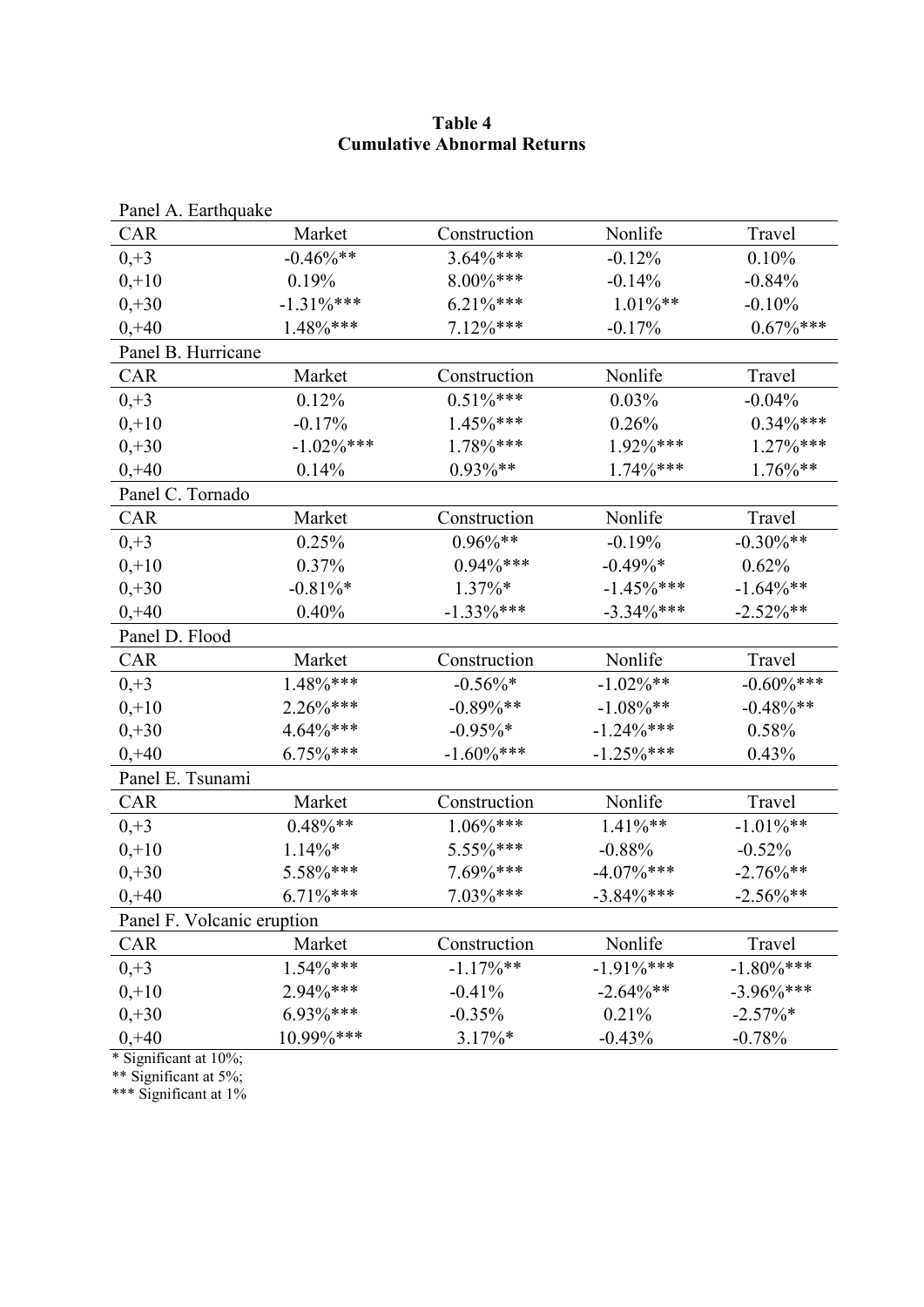## **Table 5 Cumulative Abnormal Returns Sorted Based on Country**

| Panel A. Construction      |              |               |                  |                |  |  |  |
|----------------------------|--------------|---------------|------------------|----------------|--|--|--|
| <b>EARTHQUAKE</b>          | $CAR0, +3$   | $CAR0, +10$   | $CAR$ , $0, +30$ | $CAR$ $0, +40$ |  |  |  |
| Australia                  | 0.18%        | $-0.55%$      | 1.34%            | 5.06%***       |  |  |  |
| India                      | 0.02%        | 2.39%***      | 2.50%            | $4.16\%**$     |  |  |  |
| Italy                      | $3.21\%$ **  | $2.10\%*$     | $10.81\%$ *      | $-5.25%$       |  |  |  |
| Japan                      | 5.78%***     | $13.56\%$ *** | 8.91%***         | 10.52%***      |  |  |  |
| New Zealand                | $1.60\%$ *   | $3.09\%**$    | $2.18\%**$       | $3.24\%$ **    |  |  |  |
| <b>US</b>                  | 1.59%***     | $1.30\%***$   | 3.36%**          | 2.49%***       |  |  |  |
| <b>FLOOD</b><br>Australia  | $0.89\%***$  | $2.28\%***$   | 0.27%            | 0.47%          |  |  |  |
| <b>US</b>                  | $-0.85\%$ ** | $-1.53\%$ **  | $-1.20\%*$       | $-2.03\%$ ***  |  |  |  |
| <b>TSUNAMI</b><br>India    | $0.65\%$ *** | $5.26\%***$   | $6.30\%$ **      | $6.47\%***$    |  |  |  |
| Indonesia                  | 1.96%**      | 4.93%**       | 12.08%***        | 8.48%**        |  |  |  |
| Thailand                   | 3.97%**      | 10.36%**      | 14.66%***        | 10.57%***      |  |  |  |
| Panel B. Nonlife Insurance |              |               |                  |                |  |  |  |

| <b>EARTHQUAKE</b> | $CAR0, +3$    | $CAR0, +10$   | $CAR_{0, +30}$ | $CAR$ $0, +40$ |
|-------------------|---------------|---------------|----------------|----------------|
| Australia         | $-2.79\%***$  | $-5.25\%$ *** | $-6.79\%$ ***  | $-4.49%$       |
| India             | $-5.42\%$ **  | $-7.83\%$ *** | 7.25%          | 2.62%          |
| Italy             | 0.26%         | $-2.37\%$ *** | 4.01%          | 1.53%          |
| Japan             | $-2.35\%$ *** | $-0.38%$      | $-1.16%$       | 1.73%          |
| New Zealand       | $-2.88\%$ *** | $-3.97\%$ *** | $-4.66\%$ ***  | $-6.23\%$ ***  |
| US                | 0.13%         | 0.14%         | $1.20\%***$    | $-0.25%$       |